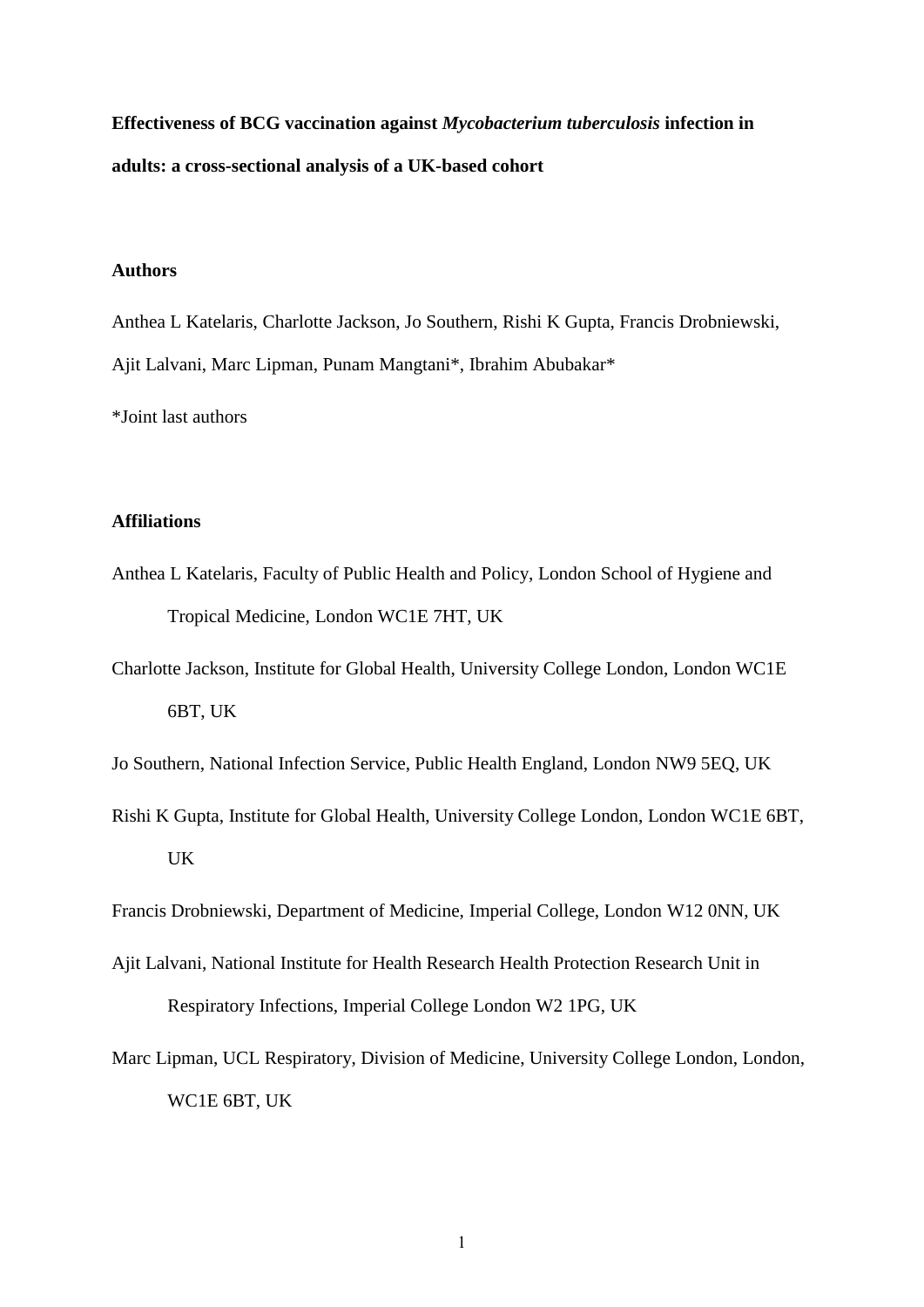Punam Mangtani, Department of Infectious Disease Epidemiology, London School of Hygiene and Tropical Medicine, London WC1E 7HT, UK

Ibrahim Abubakar, Institute for Global Health, University College London, London, UK

WC1E 6BT, UK

#### **Corresponding author**

Dr Charlotte Jackson, Institute for Global Health, University College London, London; email: [c.r.jackson@ucl.ac.uk;](mailto:c.r.jackson@ucl.ac.uk) phone: +44 (0)20 7670 4806.

## **Running head**

BCG effectiveness against *Mtb* infection

## **Summary statement**

This analysis found BCG was associated with a lower prevalence of LTBI (measured via IGRA) in adults with recent exposure to active tuberculosis. These results suggest BCG may provide durable protection against *Mtb* infection as well as disease.

## **Word count:**

Abstract: 200

Main text: 3507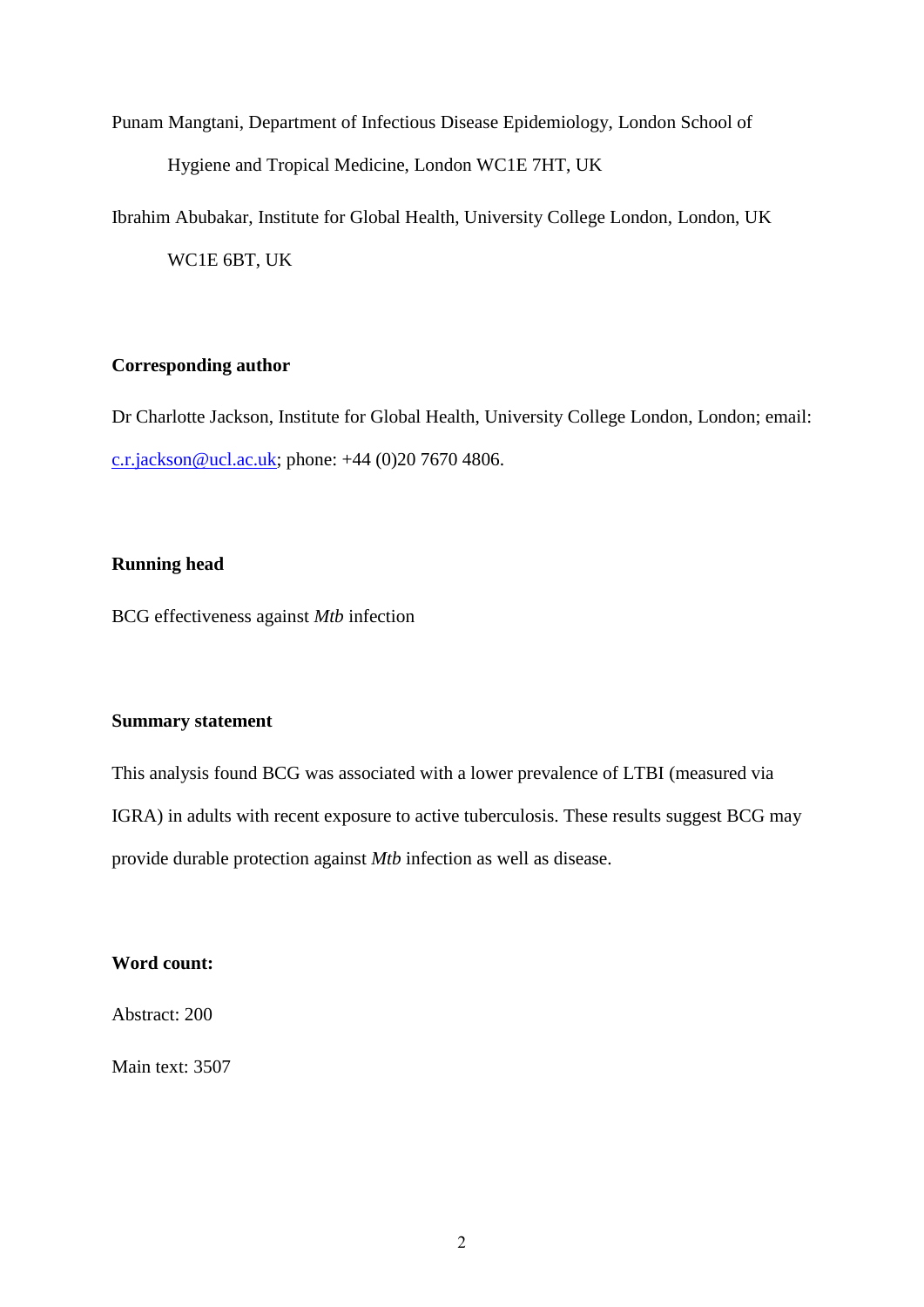#### **ABSTRACT**

#### **Background**

BCG appears to reduce acquisition of *Mycobacterium tuberculosis* (*Mtb*) infection in children, measured using interferon-gamma release assays (IGRAs). We explored whether BCG vaccination continues to be associated with decreased prevalence of *Mtb* infection in adults.

#### **Methods**

We conducted a cross-sectional analysis of data from adult contacts of tuberculosis cases participating in a UK cohort study. Vaccine effectiveness (VE) of BCG, ascertained based on presence of a scar or vaccination history, against latent tuberculosis infection (LTBI), measured via IGRA, was assessed using multivariable logistic regression. The effects of age at BCG and time since vaccination were also explored.

#### **Results**

Of 3453 recent tuberculosis contacts, 27.5% had LTBI. There was strong evidence of an association between BCG and LTBI (aOR=0.70, 95% CI 0.56-0.87, p=0.0017) yielding a VE of 30%. VE declined with time since vaccination, but there was evidence that LTBI prevalence was lower amongst vaccinated individuals even >20 years after vaccination, compared with non-vaccinated participants.

#### **Conclusion**

BCG is associated with lower prevalence of LTBI in adult contacts of tuberculosis. These results contribute to growing evidence that suggests BCG may protect against *Mtb* infection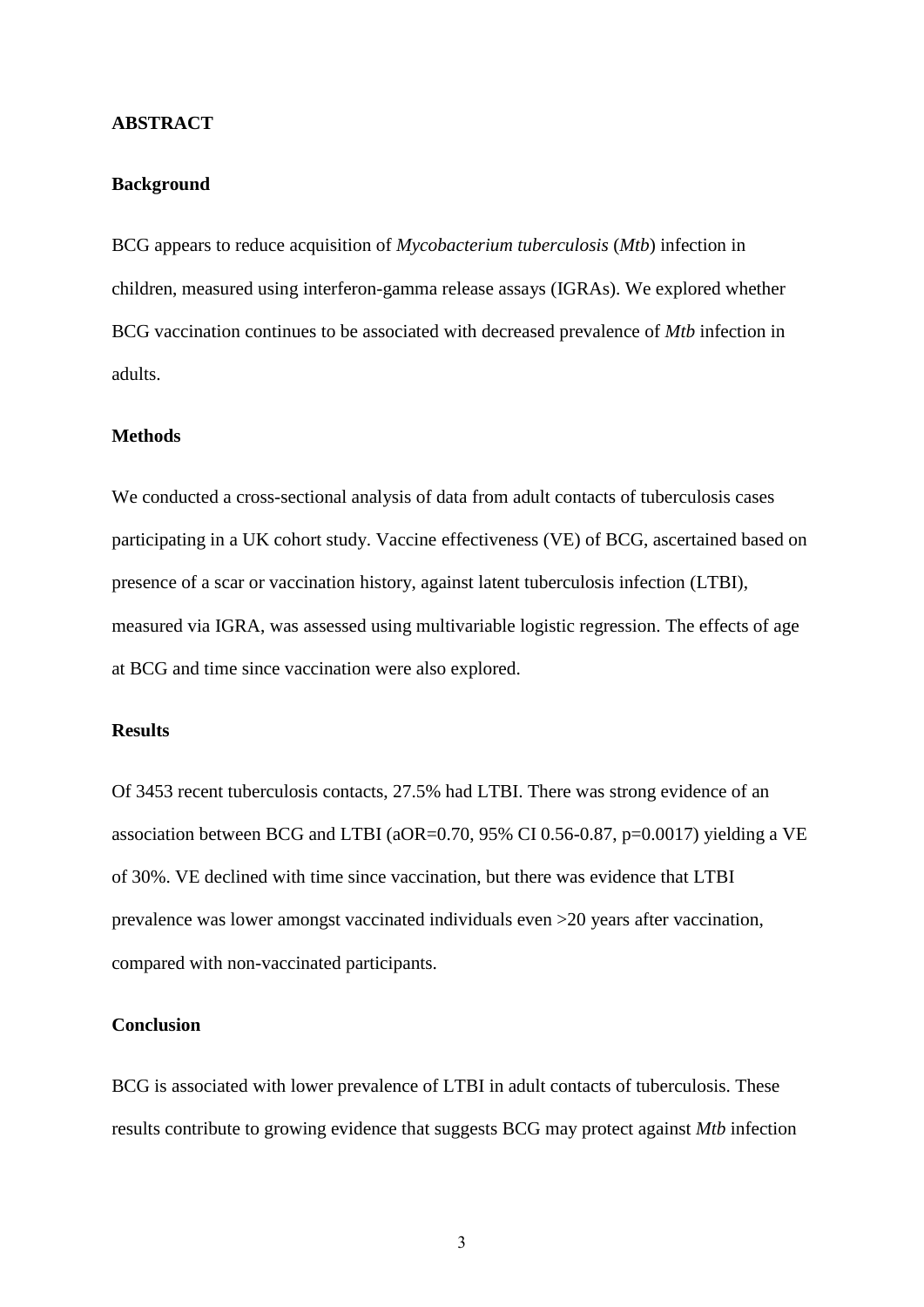as well as disease. This has implications for immunisation programmes, vaccine development and tuberculosis control efforts worldwide.

## **Key words**

BCG; Bacille Calmette-Guérin vaccine; tuberculosis; vaccine effectiveness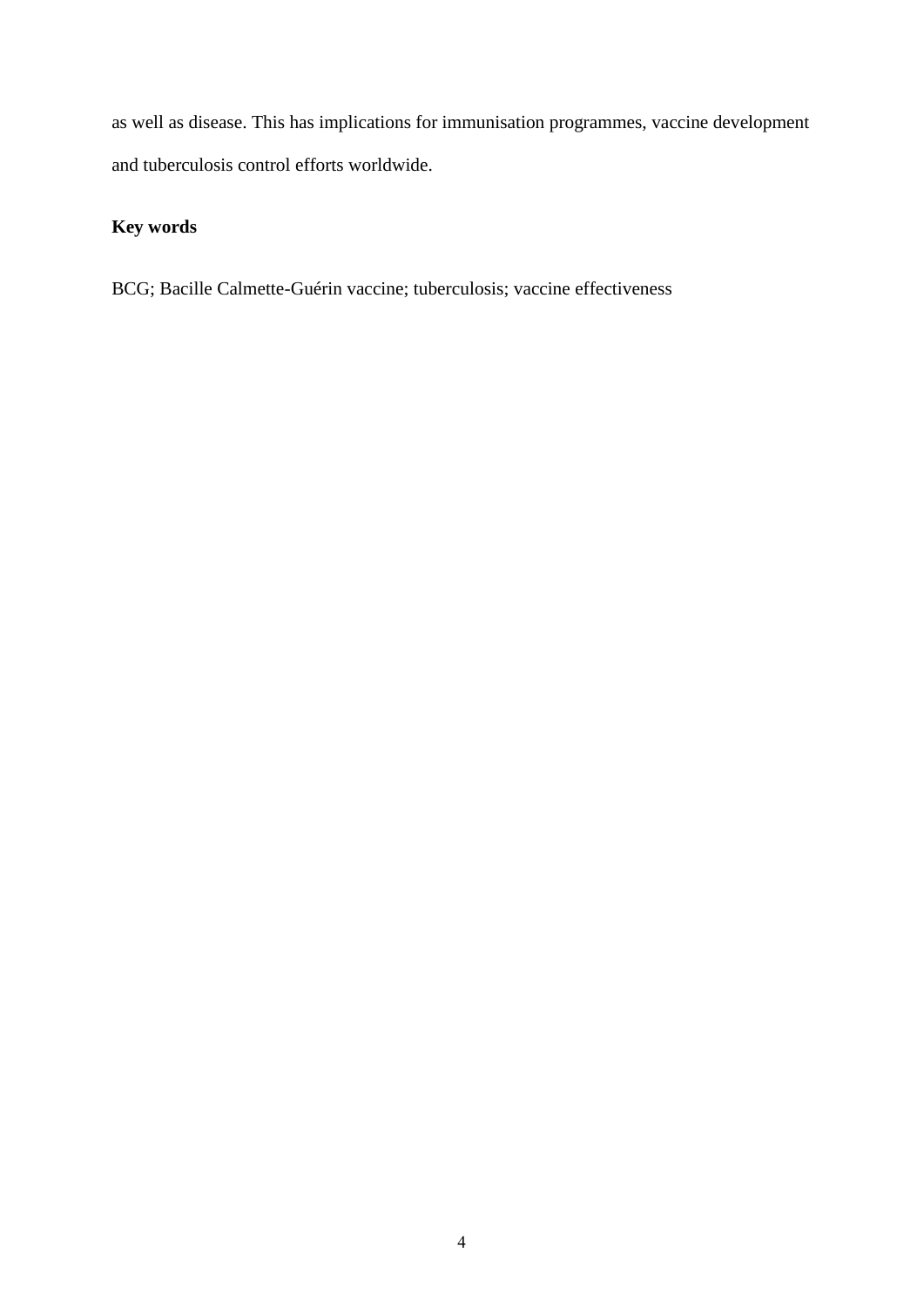#### **INTRODUCTION**

Tuberculosis (TB) is the leading cause of death from infectious disease worldwide.[1] The widely used Bacillus Calmette-Guérin (BCG) vaccine is the only licensed vaccine against *Mycobacterium tuberculosis* (*Mtb)*.[2] Infant BCG vaccination has shown consistently high efficacy of 70-80% against childhood TB, namely meningitis and miliary TB.[3] The protective effect of BCG against adult pulmonary disease varies geographically,[4–6] which may in part be associated with varying exposure to *Mtb* or environmental mycobacteria [7,8], which may mask or block protection induced by BCG.[4,9–11]

Until recently it was not possible to determine if BCG vaccination prevents acquisition of *Mtb* infection or only limits progression from latent TB infection (LTBI) to active disease. This was due to limitations of the tuberculin skin test (TST), which can be positive following BCG vaccination and, to a lesser extent, exposure to environmental mycobacteria. [12,13] More recently developed interferon-gamma release assays (IGRAs) are more specific for *Mtb* infection,[14] as they measure interferon-gamma release from T-lymphocytes stimulated with antigens not present in BCG or most environmental mycobacteria.[15] Since the protective effect of BCG against *Mtb* infection was first demonstrated[16], several observational studies have investigated this phenomenon. A meta-analysis of 14 observational studies in children aged <16 years with recent exposure to active TB found a vaccine effectiveness (VE) of 19% against *Mtb* infection. In the six studies which followed up children who were IGRApositive, BCG was associated with a 58% reduction in the risk of active TB.[17]

Data on whether this protection against *Mtb* infection continues into adulthood, as it appears to against disease,[18,19] are limited. Several observational studies of adults have found weak evidence of protection by BCG against infection measured via IGRA.[20–25] There has been no investigation of the influence of age at vaccination on VE of BCG against LTBI in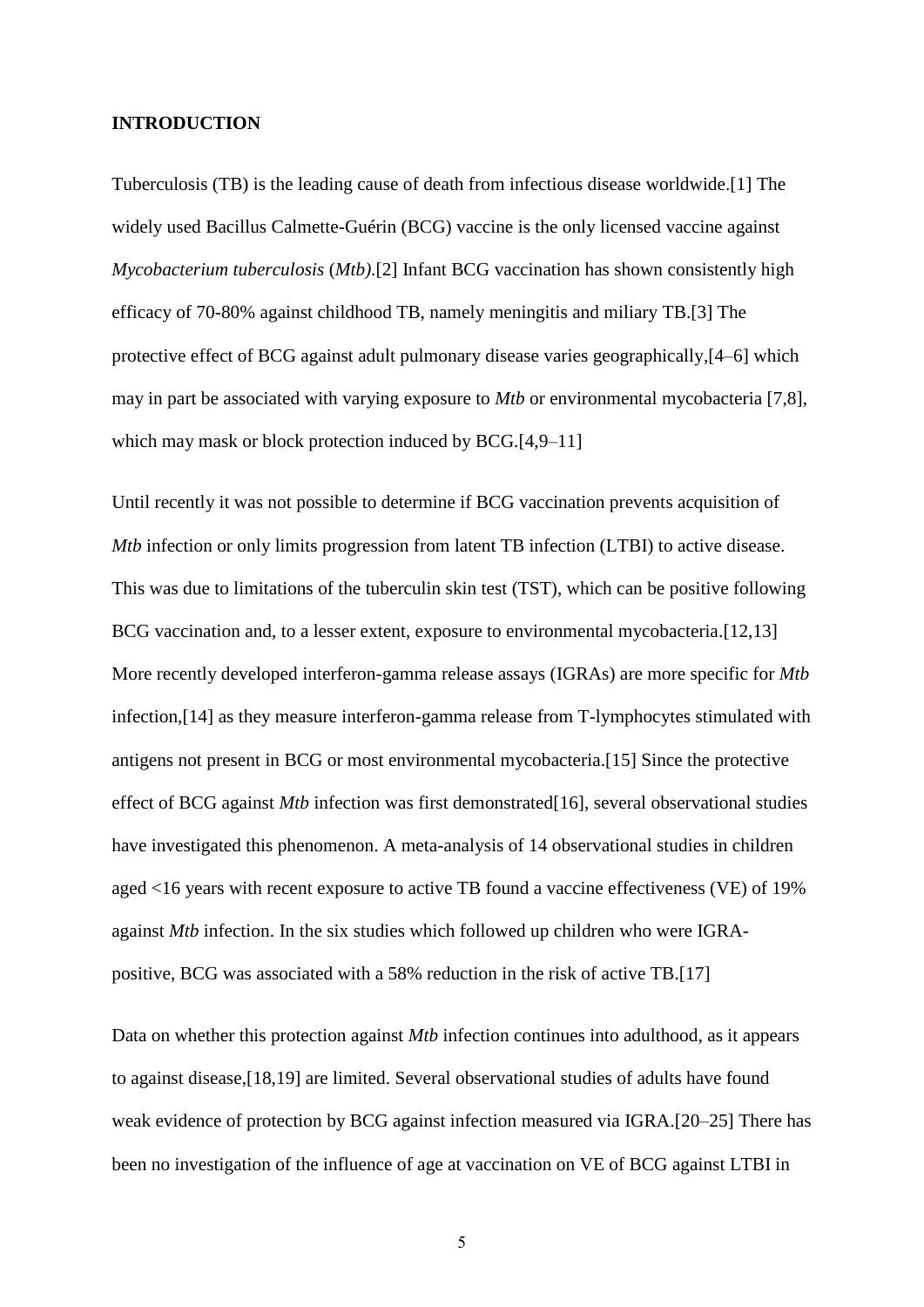adults, or of changes in protection over time. These issues are important as, in order to assess the role of BCG (or similar vaccines in development) in TB control programmes, the effect of BCG on the full spectrum of TB should be understood.[26] In this cross-sectional study, we used baseline data from a large United Kingdom (UK) cohort study of adults at risk of *Mtb*  infection to determine the presence and durability of BCG protection against *Mtb* infection, assessed by IGRA, and the potential factors that influence VE.

#### **METHODS**

#### **Study design**

A cross-sectional study was carried out amongst participants recruited to the UK PREDICT study who were recent contacts of patients with active TB ('contacts'). PREDICT was a prospective cohort study that aimed to assess the prognostic value of IGRAs in predicting the development of active TB among individuals with, or at risk of, LTBI, as previously described.[27] 10045 TB contacts, as well as recent migrants, aged  $\geq$ 16 years were recruited between January 2011 and July 2015. Participants with evidence of active TB at baseline were excluded, and migrants were excluded from this analysis as it was unclear when their primary infection occurred. Contacts were recruited at contact tracing appointments for TB screening in TB clinics (part of the routine public health management of TB in the UK).

After obtaining informed consent, study nurses completed a questionnaire with participants, including on demographic, social, medical and TB exposure history, took blood samples for IGRA testing, and administered a Mantoux TST (which was read 48-72 hours later).

Most recruitment sites were in London, with one clinic each in Birmingham and Leicester. To increase the probability that any detected LTBI was due to recent infection, participants who reported previous contact with active TB (prior to that resulting in recruitment) were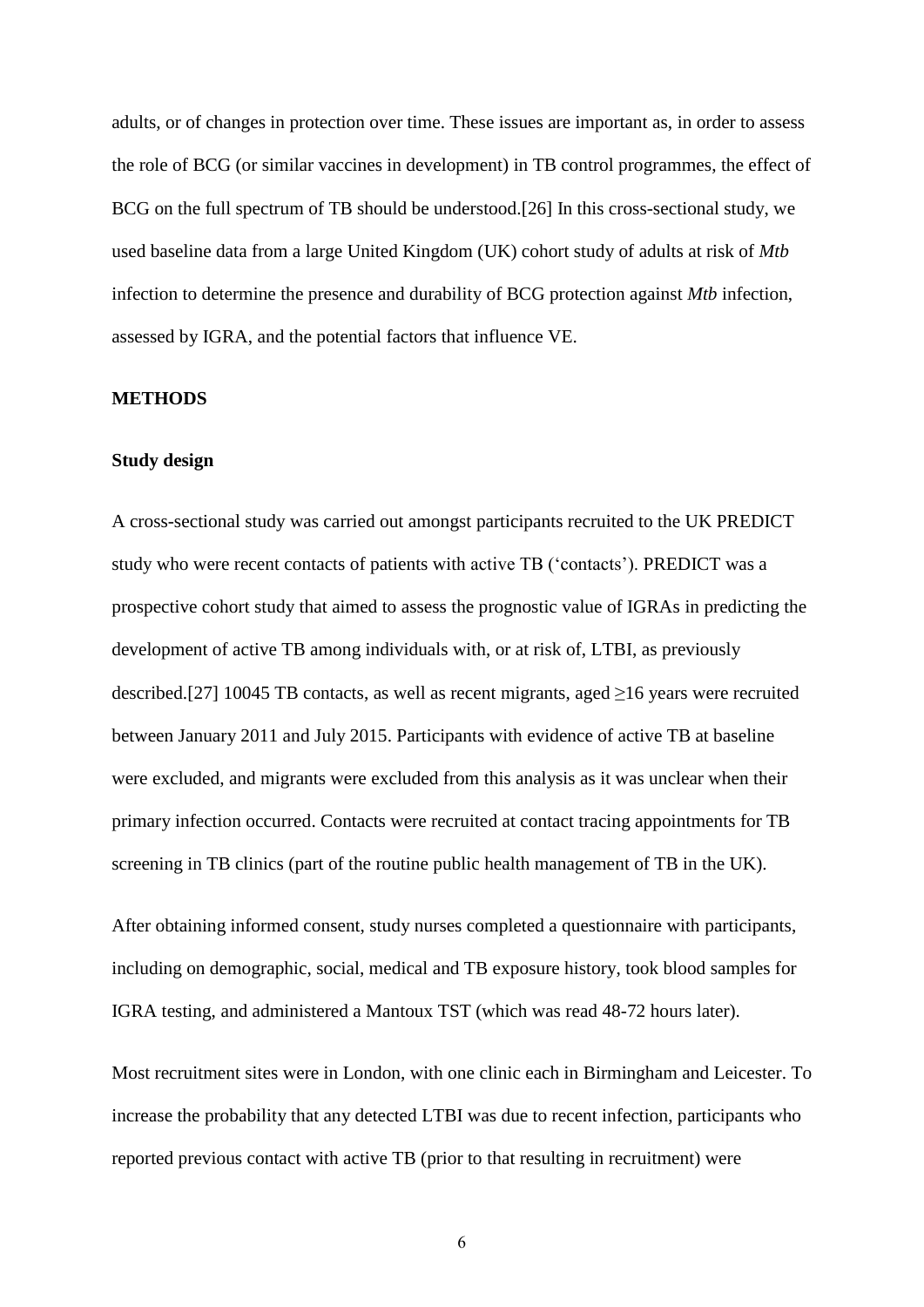excluded. Participants who reported a previous TB diagnosis were also excluded from this analysis, as a positive IGRA may reflect their prior TB disease rather than current LTBI.

#### **Primary exposure, outcome and covariates**

The primary exposure of interest was previous BCG vaccination. Vaccination status was determined by inspection of both arms for a vaccination scar by a trained study or TB nurse, combined with a vaccination history and documentation from a personally-held vaccination record (e.g. the 'red book') if available. A positive response was recorded when a scar was observed or there was documented evidence of BCG administration, and a negative response recorded if no scar was seen. If participants thought they had been vaccinated but no scar was observed, the interviewer recorded 'unsure' and this was treated as missing. Participants who had received vaccination were asked the year of vaccination.

The outcome of interest was LTBI, measured via IGRA. LTBI was defined as a positive result on either or both of QuantiFERON-TB Gold In-Tube (QFT-GIT) and T-SPOT.*TB.* Those who were negative on both assays, or negative on one and indeterminate on the other, were considered not to have LTBI. Most participants had both IGRAs performed, however a small number were only tested with QFT-GIT, and LTBI was determined based on the single assay. If both assays were indeterminate, the outcome was considered missing.

Self-reported questionnaire data included details of the TB exposure, country of birth, ethnicity (based on the Enhanced Tuberculosis Surveillance system categories[28]), smoking status (never or ever), social risk factors (none, or any of homelessness, imprisonment or use of controlled drugs), and medical details, including whether the participant had diabetes, HIV or other immunosuppression.

Age at vaccination was calculated as the difference between vaccination and birth year, and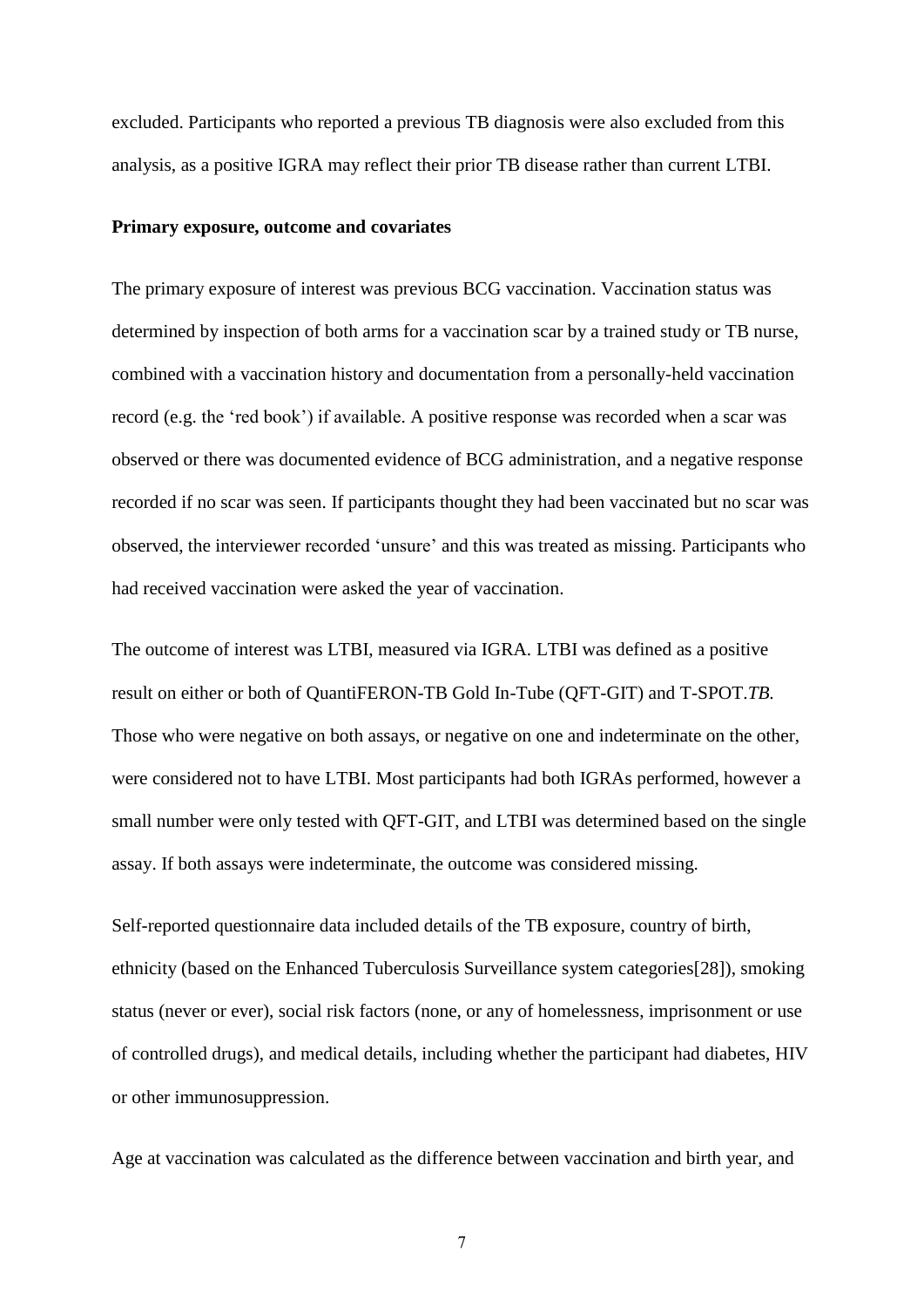dichotomised based on the ages of vaccination recommended in typical BCG vaccination polices (≤2 years to reflect infant vaccination, >2 years for vaccination in childhood and at older ages). Time since vaccination was calculated as age at recruitment minus the stated age at vaccination, and grouped into three categories to avoid data sparsity  $(\leq 10$  years, 11-20 years, >20 years).[5] TB incidence in country of birth was obtained from WHO estimates for the year 2000.[29] Absolute latitude of country of birth, found to affect VE in previous studies[9], was calculated using average country latitude data from Google Public Data Explorer<sup>[30]</sup>, and collapsed into 20<sup>°</sup> groups.<sup>[9,17]</sup>

#### **Statistical analysis**

To investigate the association between LTBI and BCG status (and all other covariates), crosstabulation, unadjusted ORs and likelihood ratio tests (LRTs) were calculated. For variables with no natural reference group, the largest group was used as the baseline.

Multivariable analysis was performed using logistic regression and LRTs. Age group and sex were considered *a priori* confounders. Age group was treated as a categorical, rather than continuous, variable as this produced a better fit in bivariable analysis. Further confounding variables were included in the multivariable model based on the change-in-estimate method. All variables that were associated with BCG status or LTBI on bivariable analysis with  $p \le 0.2$ (with none deemed to lie on the causal pathway) were added separately to the model. Any variable that resulted in a  $\geq$ 10% relative change in the OR was kept in the model (with the variable that caused the largest change in the OR selected first if more than one variable caused a  $\geq$ 10% change). All other variables were then individually re-added to the model until the addition of no further variables resulted in a 10% change in OR. All analyses used a 'complete-case' approach. Vaccine effectiveness for LTBI was calculated as VE=1-OR. This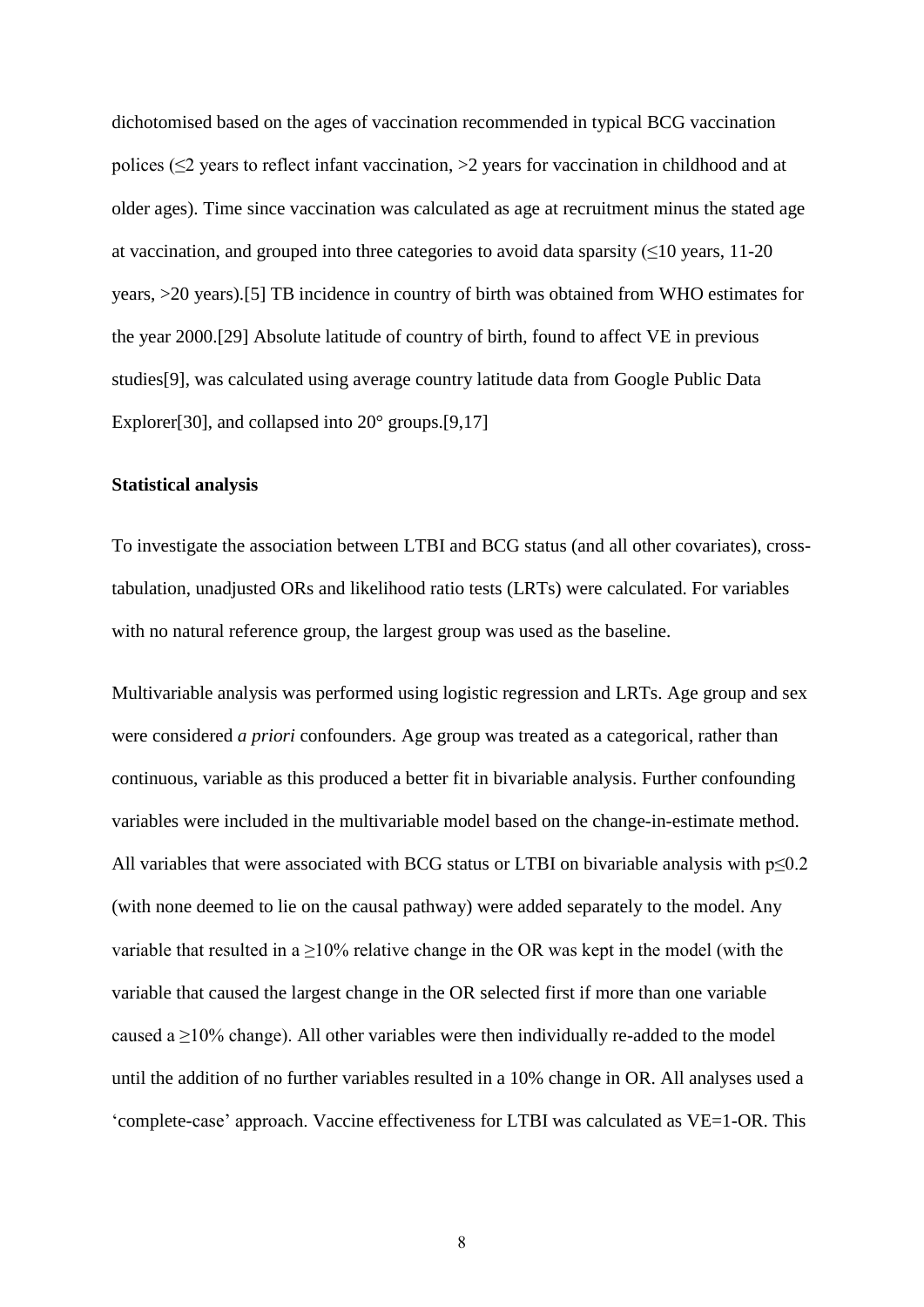OR is the prevalence odds ratio[31], which approximates the incidence rate ratio in crosssectional studies.[32,33]

The roles of age at vaccination and time since vaccination on the association between BCG and LTBI were then explored. Two further multivariable logistic regression models were fitted separately (for age at BCG and time since BCG), using the same modelling strategy as above. The analysis of age at BCG was stratified by place of birth (UK or non-UK). Due to collinearity between age at vaccination and time since vaccination, analysis of time since BCG was stratified by age at BCG ( $\leq$ 2 years or >2 years).

Six sensitivity analyses of the primary multivariable model were performed: 1) with additional adjustment for smoking status and any social risk factor; 2) including adjustment for TB incidence of country of birth; 3) including only participants with concordant IGRAs; 4) using binomial regression with a log-link to directly estimate the prevalence ratio (PR), which may not be well approximated by the OR as the outcome was common[34]; 5) restricting the analysis to household contacts of active TB cases, who likely had the most defined single TB exposure[35]; 6) including participants who reported earlier contact with people with active TB. We also performed additional analyses using TST results to measure LTBI. Two cut-off criteria were used to define positivity: firstly, TST≥5mm[36]; and secondly, TST ≥5mm in BCG-naïve, or ≥15mm in BCG-vaccinated participants (which better predicts disease progression[27]).

To examine bias from missing data, observations with missing values were investigated for association with the outcome and exposure using cross-tabulation, together with multivariable analysis of factors associated with missing BCG status.

Analysis was conducted using Stata v15.0.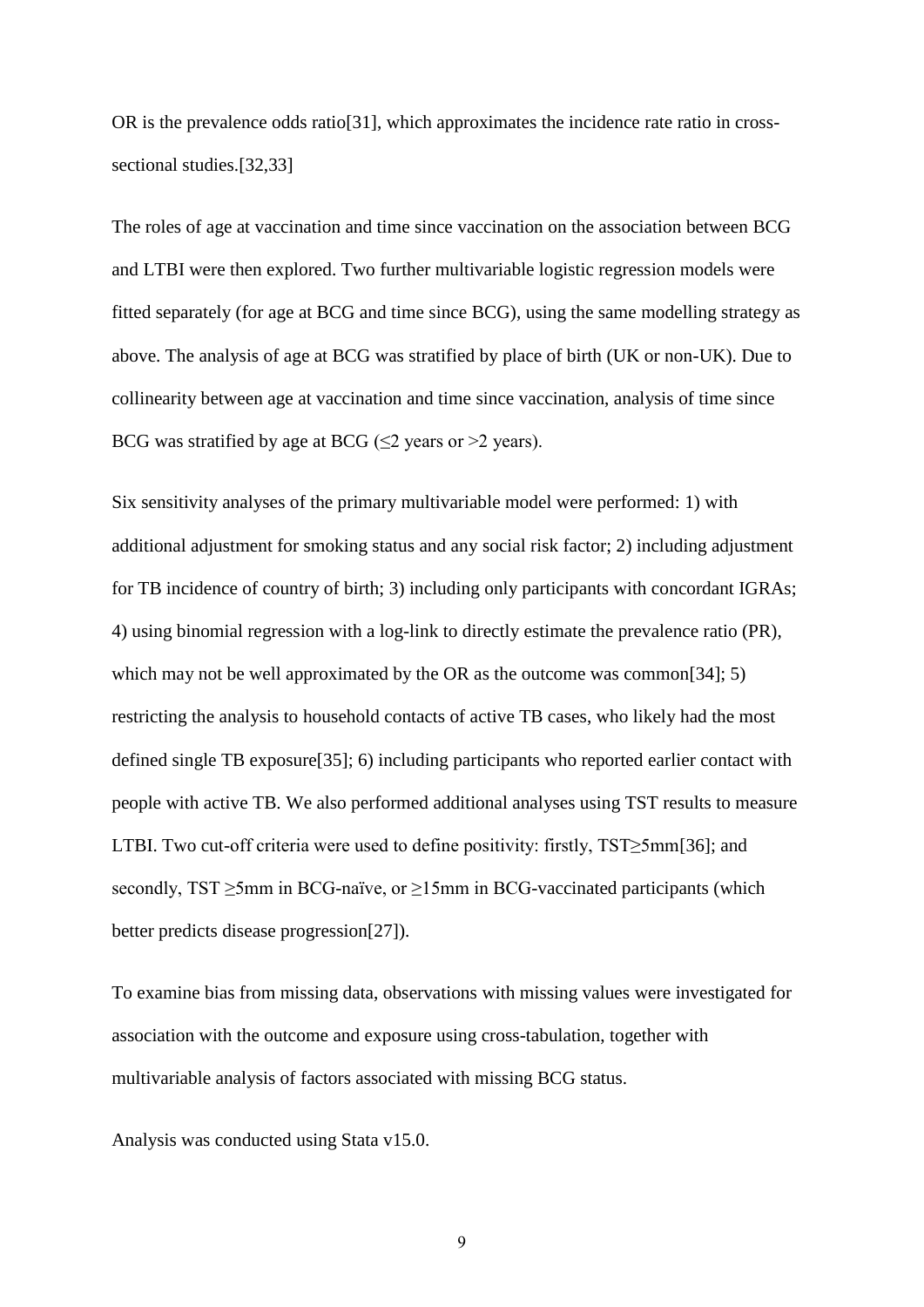#### **RESULTS**

#### **Participant inclusion**

Of 10045 participants enrolled in the PREDICT study, 9515 had no evidence of active TB and did not report a prior history of TB. 4310 participants were recent TB contacts, of whom 857 had missing data on LTBI and/or BCG status, leaving 3453 participants in this crosssectional study (Figure 1).

#### **Baseline characteristics and bivariable analysis**

Of 3453 participants, 86.9% (3000/3453) had received BCG vaccination. The median age was 32 years (interquartile range 25-43) and 50.0% were male. 2420/3444 (70.3%) were born outside the UK (Table 1).

The overall prevalence of LTBI was 27.5% (951/3453), 27.0% (809/3000) in those vaccinated and 31.4% (142/453) in the unvaccinated, yielding an unadjusted OR of 0.81 (95% CI 0.65-1.00, p=0.054) (Table 1). Characteristics associated with increased LTBI prevalence on univariate analysis were male sex, older age, being born outside the UK, some ethnicities, lack of immunosuppression, having diabetes, lower latitudes of country of birth, TB incidence in country of birth, and household TB exposure.

#### **Multivariable analysis**

3399 (98.4%) participants were included in the complete-case analysis. Apart from sex and age (included *a priori*), latitude of country of birth was the key confounding variable, shifting the OR away from the null, and the only covariate retained in the final model. After adjusting for sex, age group and latitude of country of birth, there was strong evidence of an association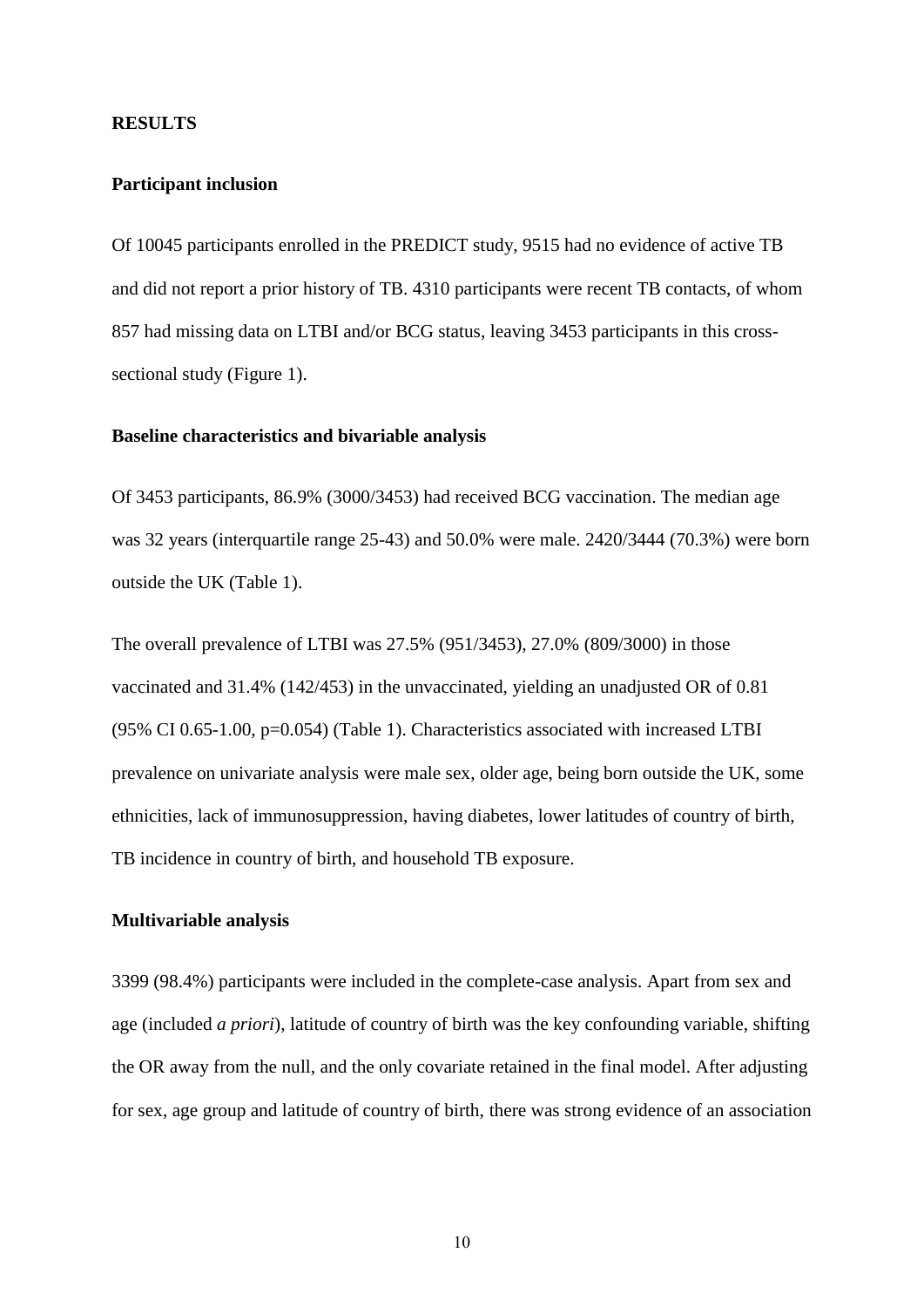between BCG and LTBI (OR 0.70, 95% CI 0.56-0.87, p=0.0017)(Table 2), thus the VE of BCG for LTBI in adult contacts of TB cases was 30% (95% CI 13-44%).

Sensitivity analyses produced largely similar results (Appendix 1). Additional analyses using TST results found that BCG was positively associated with LTBI using a 5mm TST threshold, and negatively associated using a stratified threshold based on BCG status (OR 0.50, 95% CI 0.40-0.63, p<0.001, Appendix 1).

There was no evidence of an association between missing LTBI data and BCG vaccination (OR  $1.05$ , 95% CI 0.74-1.49, p=0.79). However those without data on BCG status were more likely to have LTBI (OR 1.33, 95% CI 1.09-1.63)(Appendix 2).

#### **Vaccine effectiveness by age at vaccination and time since vaccination**

Data on reported age at (and time since) vaccination were available for 2195 (73%) of 3000 BCG-vaccinated participants. Of the 641 people born in the UK, 497 (78%) were vaccinated aged >2 years. Of the 1554 people born outside the UK, 1268 (82%) were vaccinated aged  $\leq$ 2 years (Appendix 3). Protection against infection was observed following both infant and older age vaccination, among those born within and outside the UK, after adjusting for age group, sex and latitude of country of birth (Table 3). There was no clear pattern by age at vaccination, as the confidence intervals for the adjusted ORs overlapped.

The association between BCG and LTBI, adjusted for age group, sex, ethnicity and country of birth, appeared to vary with time since vaccination in both age at vaccination strata (Table 4). In those vaccinated at age 2 or younger, the protective association was greater in those vaccinated 11-20 years ago (OR 0.55 [95% CI 0.33-0.90]) than those vaccinated >20 years ago (OR 0.78 [0.60-1.00]). As this was an adult cohort, there were no participants vaccinated  $\leq$ 10 years ago in the group vaccinated in infancy. In participants vaccinated at age >2 years,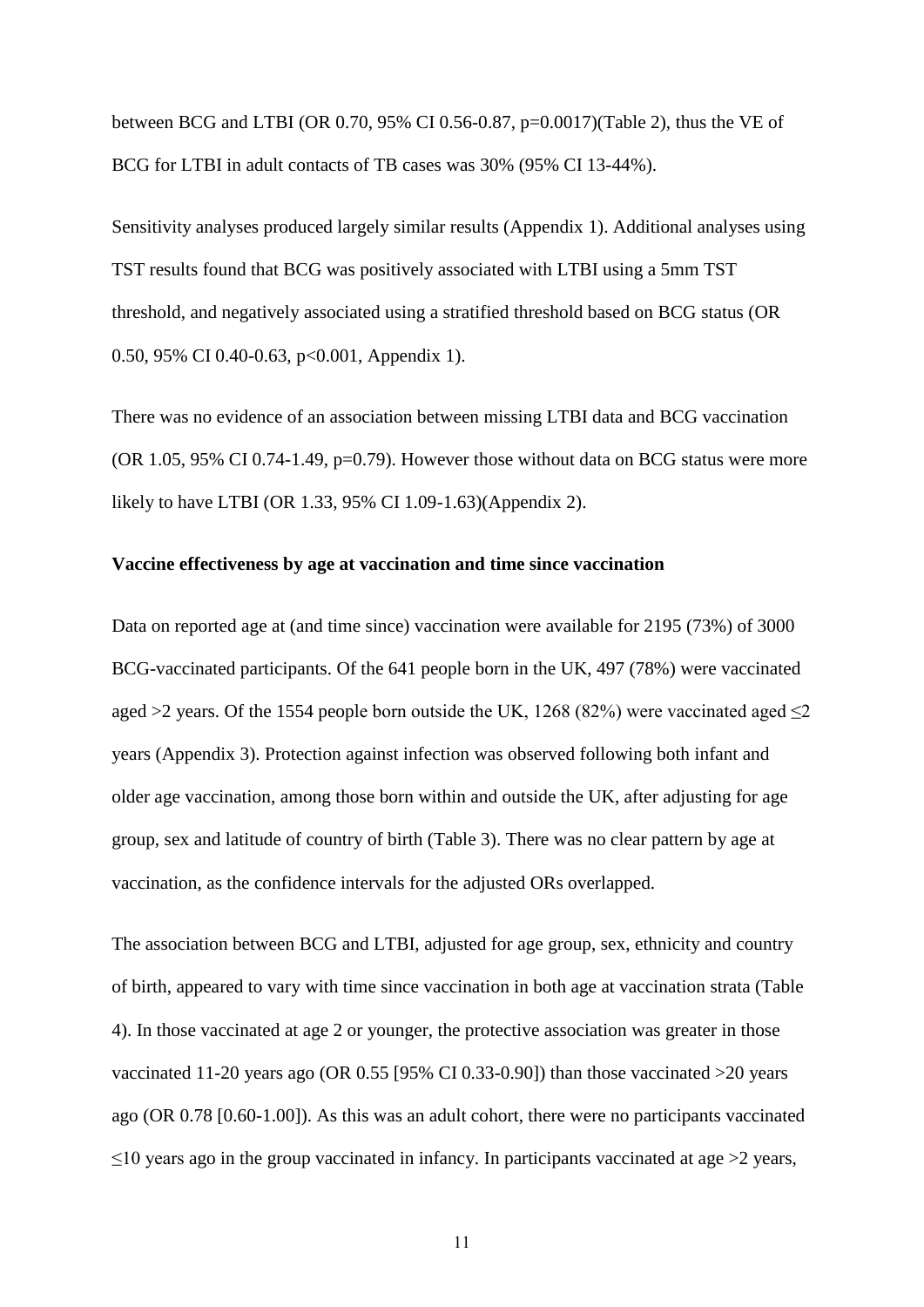the protective association was greatest in those vaccinated  $\leq 10$  years ago (OR 0.31 [95% CI 0.15-0.63]), versus those vaccinated 11-20 and >20 years ago (OR 0.73 [0.48-1.10] and 0.67 [0.46-0.98] respectively). However there appeared to be evidence of protection more than 20 years later in both those vaccinated in infancy and those vaccinated in childhood and older ages, compared to those without BCG vaccination.

## **DISCUSSION**

#### **Principal findings**

In this cross-sectional study, we found strong evidence of an association between BCG and LTBI in recent adult contacts of TB, with VE estimated as 30% (95% CI 13-44%). Protection against infection was seen following both infant and older age vaccination, among participants born within and outside the UK. The association appeared to differ by time since vaccination, in participants vaccinated at both  $\leq$  2 and  $\geq$  years of age. In those vaccinated aged  $\leq$  years, protection was seen in those vaccinated 11-20 years ago and, though less so, vaccinated >20 years ago. Among participants vaccinated at ages >2 years, the protective association was greater for those vaccinated <10 years ago than those vaccinated 10-20 years ago, where evidence of a protective effect was weak. In both groups, there remained evidence of some protection in participants vaccinated >20 years ago.

## **Strengths and limitations**

To our knowledge, this is the largest adult study on the association between BCG and LTBI measured via IGRA in recent contacts of TB patients. The large sample size and rich dataset are key strengths. This enabled analysis by strata of age at BCG and time since vaccination and broad sensitivity analyses. Although the analysis of time since vaccination could not be adjusted for age at vaccination (and vice versa) due to collinearity, stratification helped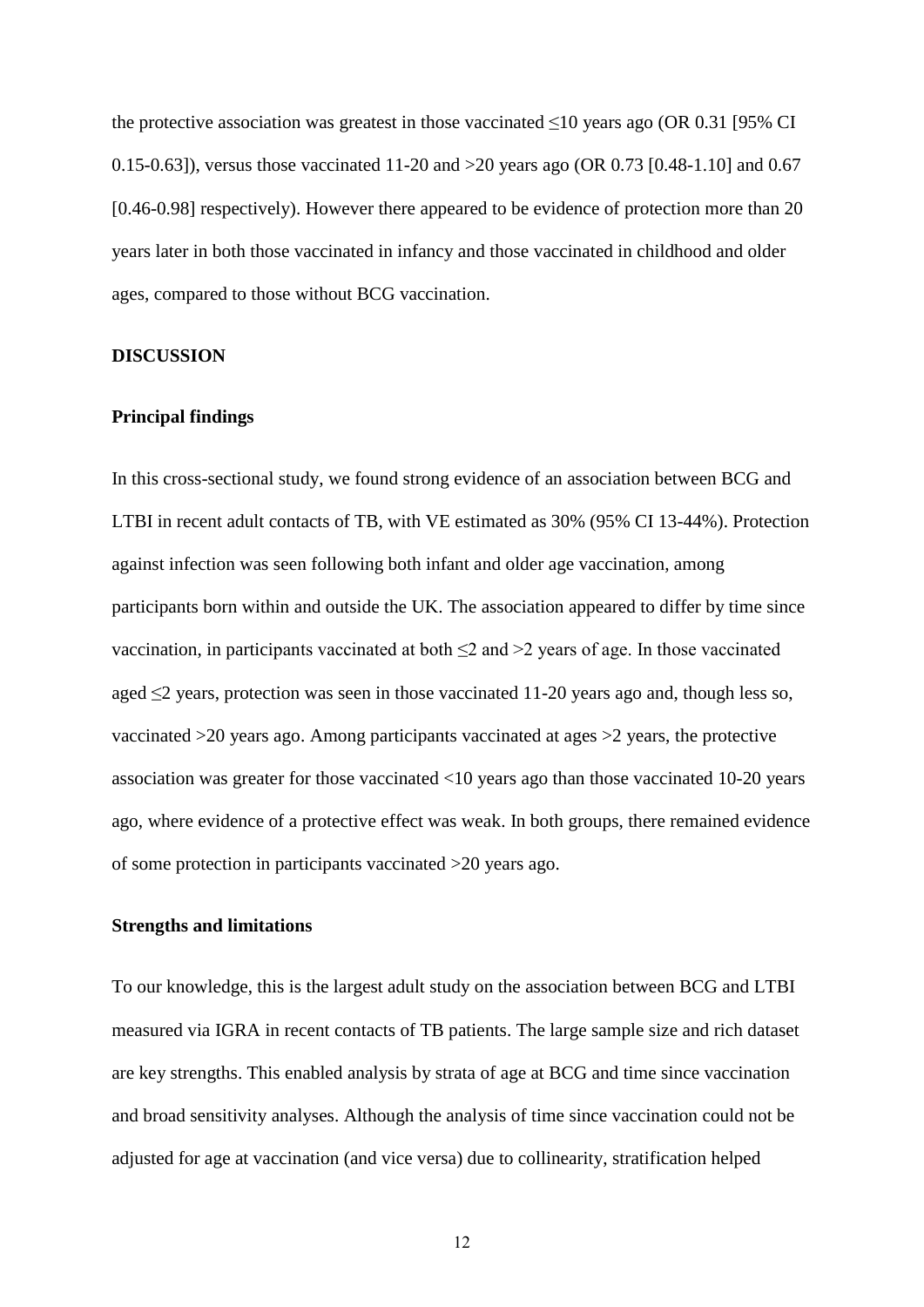address this. Using both commercially-available IGRAs allowed a sensitivity analysis of those with concordant results, reducing the potential for outcome misclassification.

There are some limitations in a cross-sectional study. The observational design cannot prove causality, and there may be confounding by other factors such as health-seeking behaviour. Furthermore, as many participants were born in high-burden countries, some may have been exposed to *Mtb* before vaccination. However, to increase the probability that vaccination preceded *Mtb* exposure*,* we only included recent TB contacts without prior reported TB exposure*.* Also, most participants born outside the UK were vaccinated in infancy, limiting exposure to *Mtb* before vaccination.

#### *Measurement error*

Similar to prior studies, this study relied predominantly on BCG scar to measure vaccination. BCG does not always result in scar formation, but may still confer protection in these cases.[35,37,38] Therefore some vaccinated participants may have been misclassified as nonvaccinated, if there was no documented evidence otherwise. This would be non-differential with respect to IGRA, potentially biasing our VE estimates towards the null. Data on vaccination year was also likely subject to recall error, but again this is likely non-differential with regards to outcome.

Most data on covariates was self-reported. Prevalence of HIV and smoking were relatively low, possibly reflecting social desirability biases. Residual confounding is also possible. For example, latitude of country of birth was an important confounder and may be a proxy measure of potential exposure to nontuberculous mycobacteria, as well as *Mtb*, but does not take into account the time lived at that latitude. Similarly, TB incidence in country of birth is an incomplete measure of *Mtb* exposure.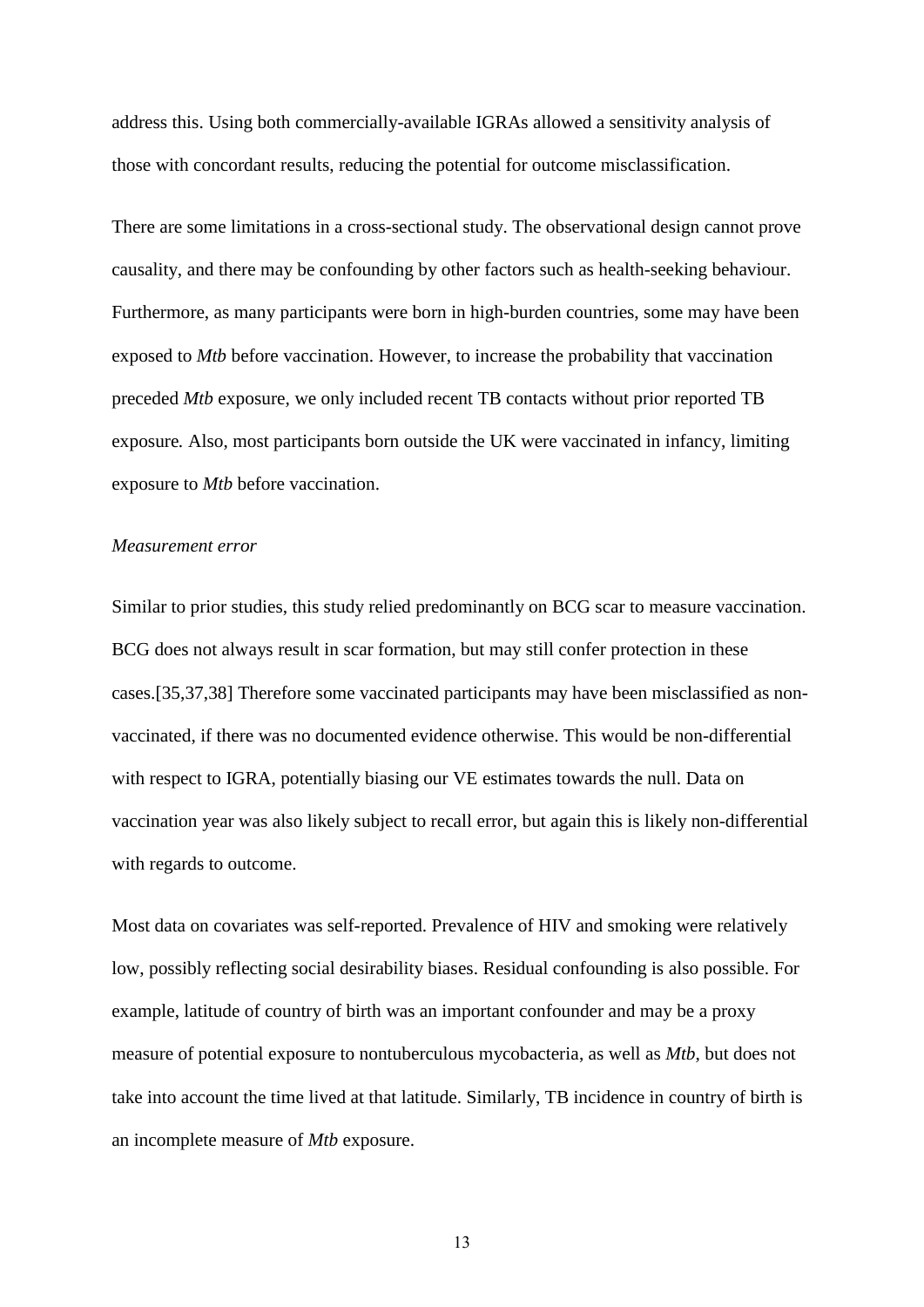There is currently no gold standard for diagnosing LTBI, and a positive IGRA cannot distinguish between true ongoing latent *Mtb* infection with dormant yet viable bacteria and an immunological memory response following exposure to *Mtb*. Long-term follow-up studies (or development of a gold standard test for diagnosing LTBI) would help assess if IGRA does measure true infection preceding risk of disease. We found increased prevalence of TST reaction ≥5mm amongst vaccinated individuals, consistent with TST being affected by BCG. Stratified thresholds can improve the specificity of TST, as demonstrated by the protective association seen in our tiered 5/15mm analysis. However IGRAs are a more sensitive and specific surrogate marker for *Mtb* infection in BCG-vaccinated individuals.<sup>[14,15]</sup>

#### *Missing data*

Twenty percent of otherwise eligible participants were excluded due to missing data on LTBI and/or BCG. Missing data on LTBI were predominantly due to logistic factors (e.g. failed blood collection), so likely missing completely at random. This is supported by the lack of association between missing outcome data and BCG vaccination, and is therefore unlikely to be an important source of bias.

BCG vaccination status was missing for 13% of participants, and these people were more likely to have LTBI. As it is harder to be certain of lack of vaccination, more unvaccinated participants may have been recorded as 'unsure' and therefore coded as missing (possibly leading to the association of missing BCG status with LTBI). However in these cases, when the missingness mechanisms are related to the exposure and covariates, but not the outcome, a logistic regression complete-case approach can still provide an unbiased estimate of the OR,[39] dependent on the model including the covariates with which missingness is related. While being non-UK born and of Pakistani ethnicity were associated with missing BCG status (and not included in the final model as they were not found to be important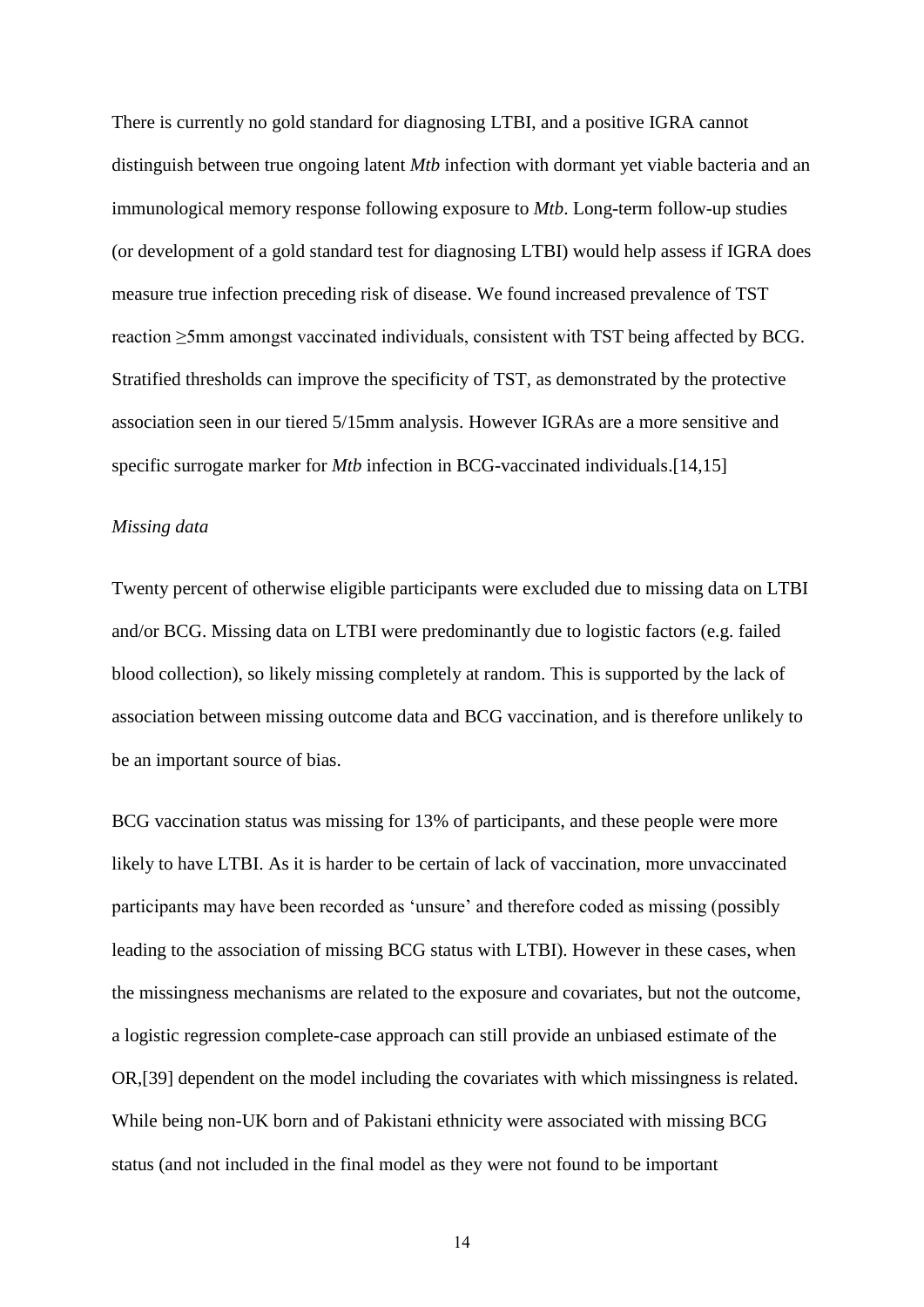confounders), these associations and numbers were small, so the overall bias of VE from missing BCG status is likely minimal.

#### **Comparison with existing literature**

The estimated VE of 30% is broadly consistent with other studies in adults.[20–25] Three studies in TB contacts had higher VEs than this study (ORs 0.11-0.5), though these were small studies restricted to close contacts and had wide confidence intervals that crossed 1.[23–25] The lower VE in our analysis may reflect the limitations discussed above, which could have biased the estimate towards the null.

Although the confidence intervals overlapped, our results suggest a possible decline in protection with increased time since vaccination. This concurs with studies of the duration of protection against active TB.[5,18] Our finding that protection against infection was seen following both infant and older age vaccination is less consistent with other studies reporting that protection against active TB is greater when vaccination occurs at younger ages, in immunologically naïve subjects.[5,9,40] Our findings are likely influenced by several factors. We do not have data on why participants were vaccinated at particular ages. However, those born outside the UK and vaccinated aged >2 years are likely to have been vaccinated after moving to the UK, where they would have been offered school-aged BCG vaccination only after negative TST results under the UK's school-based BCG program, discontinued in 2005.[41] Usually only infant vaccination programs are offered in high TB burden settings. In addition, infant vaccination is less likely to result in scar formation compared with vaccination at older ages.[42] Therefore non-differential misclassification is more likely in those vaccinated earlier, leading to an underestimate of VE in the younger age group. Finally, measurement of these variables was susceptible to bias, due to missing data and recall errors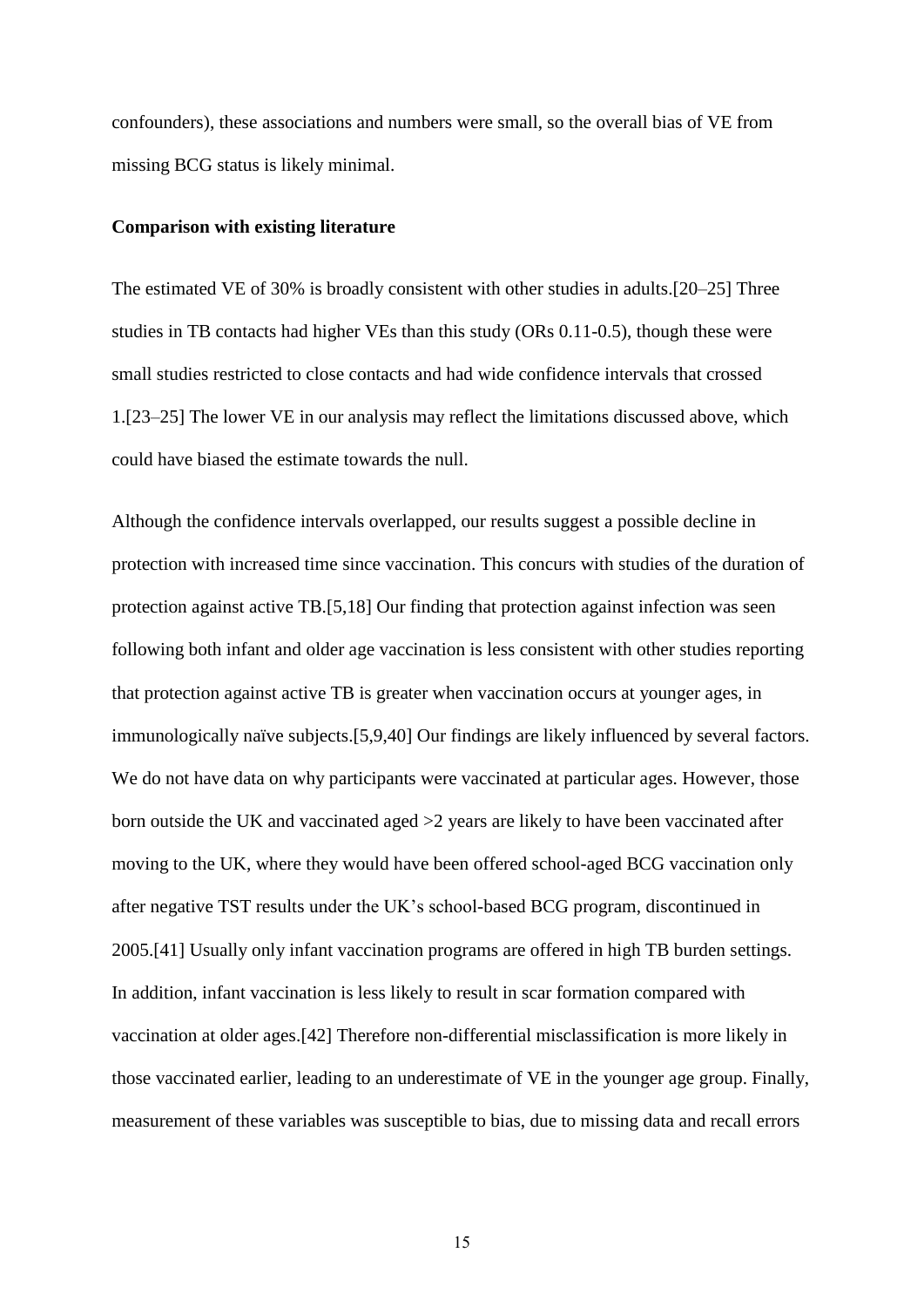for age at vaccination. These exploratory results should therefore be interpreted cautiously and confirmed in other studies, including with longitudinal design.

#### **Implications and future research**

This study suggests that BCG may protect against the acquisition of *Mtb* infection in adults and not only progression to disease.[17,26] This has implications for TB control strategies. The most recent WHO position paper on BCG reflects the growing evidence that BCG confers "a modest protective effect… against *Mtb* infection, representing a significant additional benefit of the BCG vaccine."[43] Furthermore our data are consistent with evidence of durability of protection against disease,[18,19] which should be considered in cost-effectiveness and modelling studies by low-burden countries considering moving away from universal BCG vaccination to targeted vaccination of high-risk groups.[43]

The effect that BCG may have on wider transmission dynamics is unclear, though preliminary modelling studies suggest a vaccine that protects against *Mtb* infection would have a high population-level impact on TB incidence, across a range of exposure intensities.[44] Future modelling studies of TB transmission and burden should therefore include sensitivity analyses that account for some degree of protection against infection.[43]

Finally, these findings may contribute to understanding the mechanism of action of BCG. This is vital in the development and evaluation of new TB vaccines, since many vaccine candidates rely on a BCG-boosting strategy.[45] Novel vaccines must, and are starting to show they do, confer additional protection beyond the effect of BCG on both *Mtb* infection and disease progression.[46] Prevention of infection measured via IGRA is being examined as a shorter-term endpoint in efficacy trials of new TB vaccines, accelerating their assessment.[47] A recent trial of BCG revaccination versus vaccination with a novel subunit vaccine assessed vaccine efficacy using IGRA conversion as a measure of *Mtb* acquisition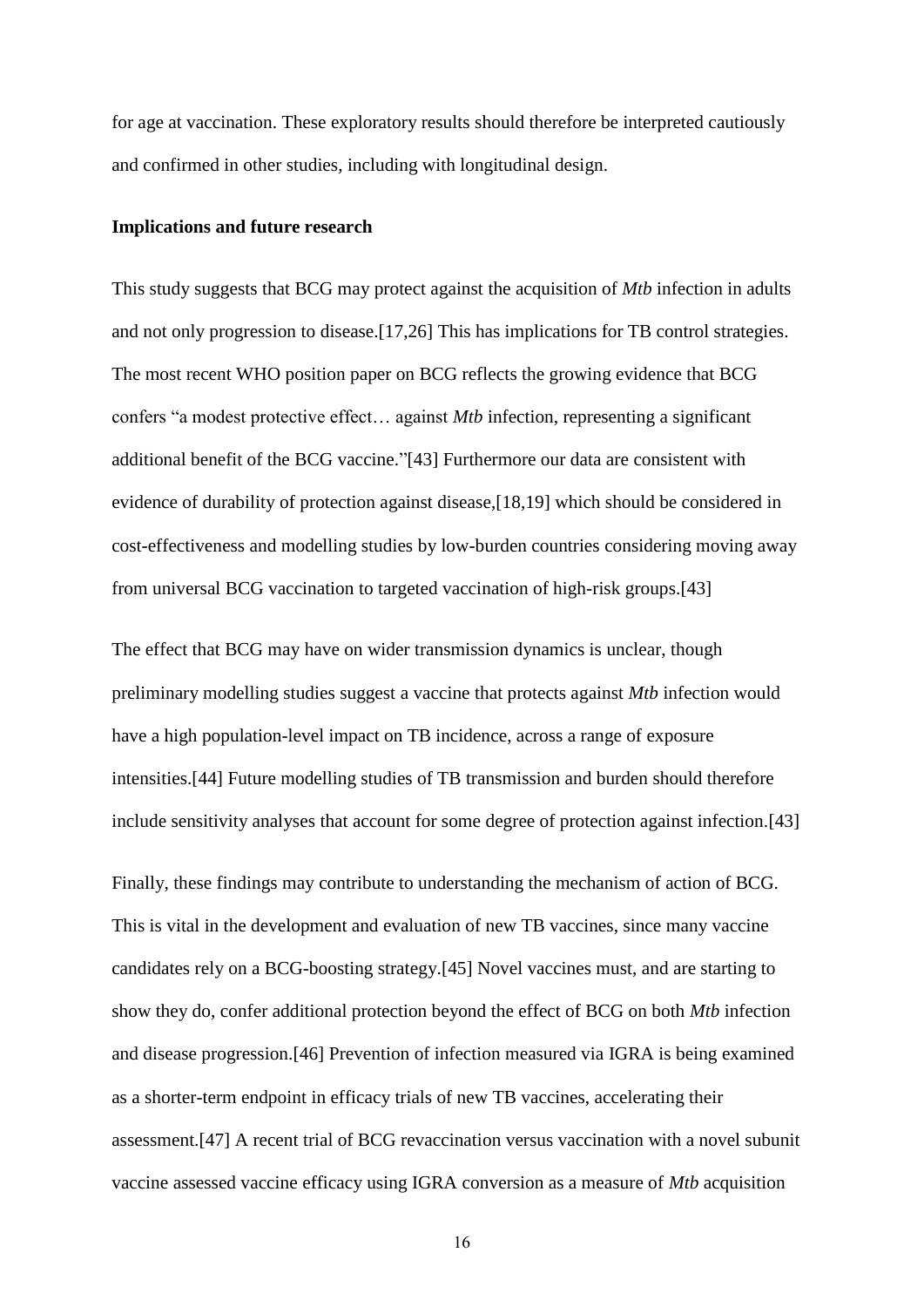and sustained IGRA positivity to reflect sustained infection.[48] Our study suggests BCGlike vaccines that prevent infection may also provide long-term durability of protection.

Our study contributes to the growing evidence that suggests BCG can act partially by providing protection against *Mtb* infection as well as disease. This has important implications for immunisation programmes, vaccine development and assessment, and TB control efforts worldwide.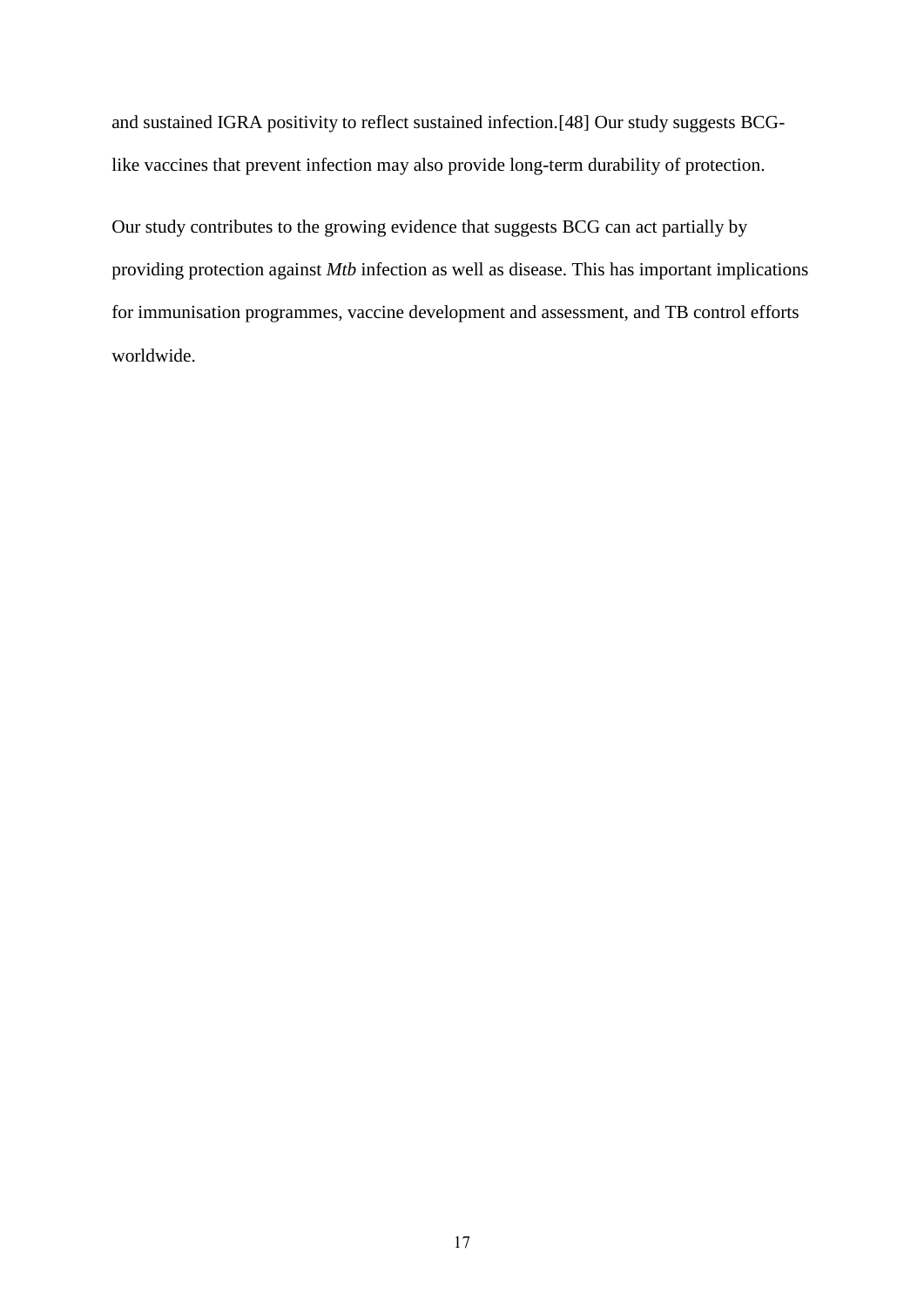#### **ACKNOWLEDGEMENTS**

We are grateful to all members of the PREDICT Study Group: Ibrahim Abubakar, David Adeboyeku, Nabeela Bari, Jack Barker, Helen Booth, Graham Bothamley, Felix Chua, Dean Creer, Mathina Darmalingam, Robert N. Davidson, Martin Dedicoat, Jonathan J Deeks, Francis Drobniewski, Anne Dunleavy, Jose Figueroa, Chris Griffiths, Pranab Haldar, Mimi Haseldean, Andrew Hayward, Norman Johnson, Onn Min Kon, Heinke Kunst, Ajit Lalvani, Marc Lipman, Stefan Losewicz, Joanne Lord, William Lynn, Bobby Mann, Heather Milburn, John Moore-Gillon, Geoff Packe, Anton Pozniak, Frances Sanderson, Jo Southern.

We would also like to acknowledge Antonio Gasparini for his advice on the statistical methods.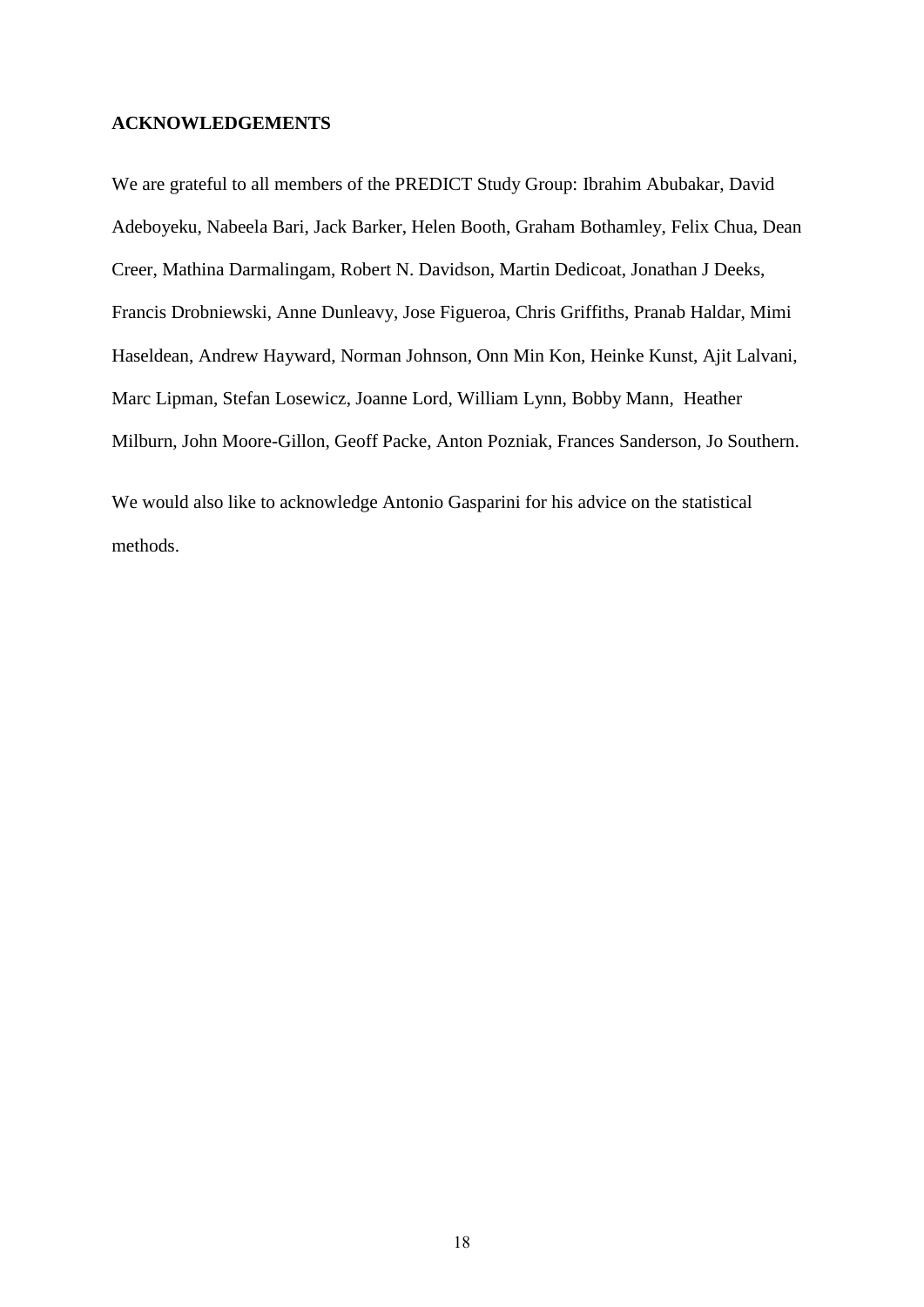## **TABLES AND FIGURES**

**Figure 1:** Recruitment of participants to the PREDICT study and inclusion in cross-sectional study.



TB = tuberculosis; LTBI = latent tuberculosis infection; BCG = Bacillus Calmette-Guérin.

\* Contacts were defined as people with a cumulative duration of exposure to the index case (pulmonary or extra-pulmonary TB) of >8 hours in a confined space during the period of infectiousness.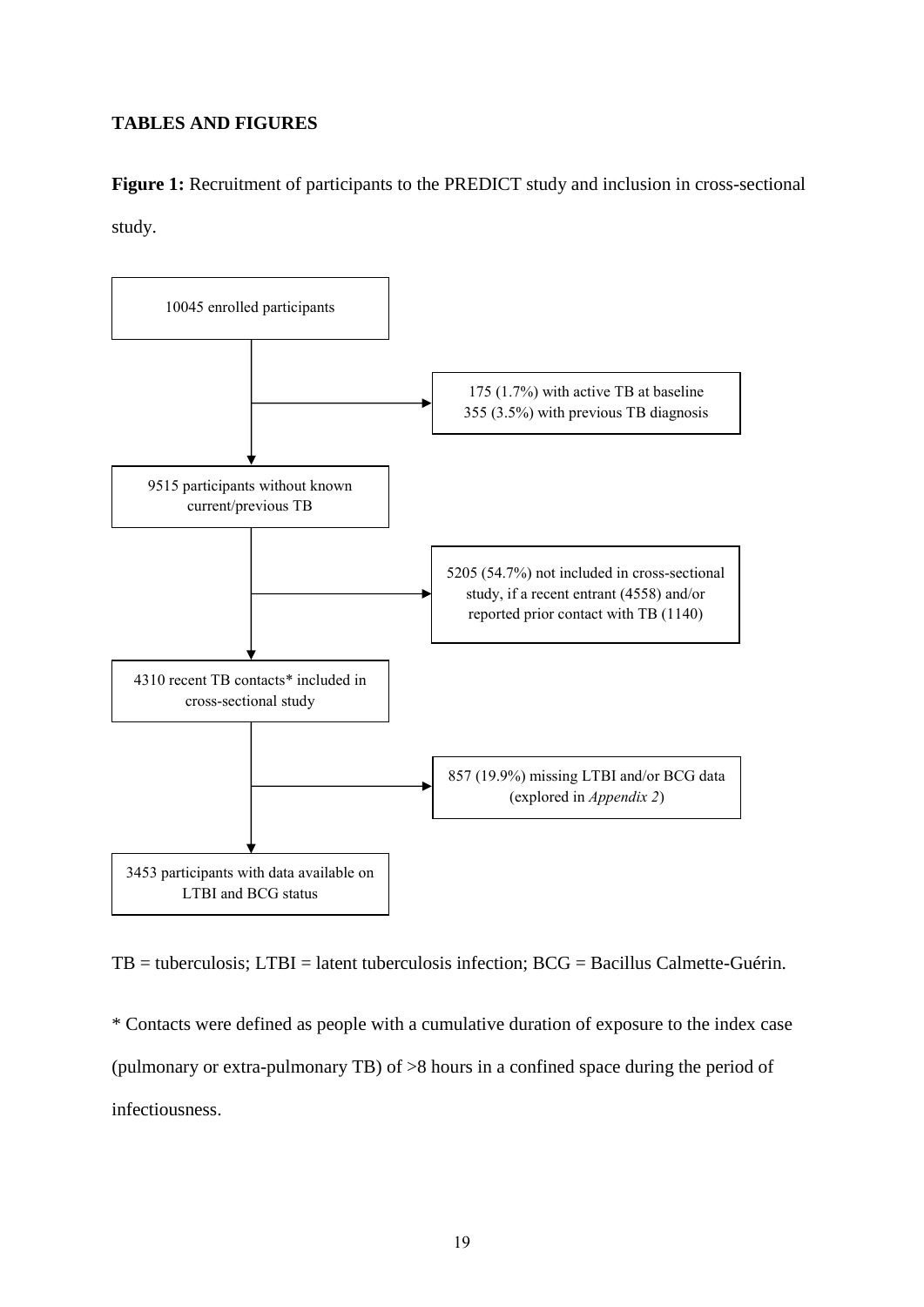# **Table 1:** Cross sectional study baseline characteristics and unadjusted ORs of their

association with LTBI (n=3453).

| <b>Variable</b>              | Group                          | <b>Number</b><br>positive for<br><b>LTBI</b> | Percentage<br>positive for<br><b>LTBI</b> | <b>Crude OR</b> | 95% CI        | p value* |
|------------------------------|--------------------------------|----------------------------------------------|-------------------------------------------|-----------------|---------------|----------|
| <b>BCG</b> vaccination       | $\rm No$                       | 142/453                                      | 31.4                                      | $\mathbf{1}$    |               |          |
|                              | Yes                            | 809/3000                                     | 27.0                                      | 0.81            | $0.65 - 1.00$ | 0.054    |
| Sex                          | Male                           | 538/1726                                     | 31.2                                      | $\mathbf{1}$    |               |          |
| (missing $[m]=16$ )          | Female                         | 410/1711                                     | 24.0                                      | 0.70            | $0.60 - 0.81$ | < 0.001  |
| Age group, years             | $16-25$                        | 213/965                                      | 22.1                                      | $\mathbf{1}$    |               |          |
| $(m=1)$                      | $26 - 35$                      | 328/1175                                     | 27.9                                      | 1.37            | 1.12-1.67     |          |
|                              | 36-45                          | 195/601                                      | 32.5                                      | 1.70            | 1.35-2.13     |          |
|                              | $>\!\!45$                      | 215/711                                      | 30.2                                      | 1.53            | $0.24 - 0.33$ | < 0.001  |
| Country of birth             | UK                             | 155/1024                                     | 15.1                                      | 1               |               |          |
| $(m=9)$                      | Non-UK                         | 790/2420                                     | 32.6                                      | 2.72            | 2.25-3.29     | < 0.001  |
| Ethnicity                    | Indian                         | 292/967                                      | 30.2                                      | 1               |               |          |
| $(m=76)$                     | White                          | 137/709                                      | 19.3                                      | 0.55            | $0.44 - 0.70$ |          |
|                              | <b>Black African</b>           | 190/536                                      | 35.5                                      | 1.27            | 1.01-1.59     |          |
|                              | Mixed                          | 145/474                                      | 30.6                                      | 1.02            | $0.80 - 1.29$ |          |
|                              | Pakistani                      | 71/245                                       | 29.0                                      | 0.94            | $0.69 - 1.28$ |          |
|                              | Bangladeshi                    | 22/142                                       | 15.5                                      | 0.43            | $0.26 - 0.68$ |          |
|                              | <b>Black Caribbean</b>         | 31/162                                       | 19.1                                      | 0.55            | 0.36-0.83     |          |
|                              | Black Other /<br>Chinese/Other | 35/142                                       | 27.3                                      | 0.76            | $0.50 - 1.13$ | < 0.001  |
| Any social risk factor       | N <sub>o</sub>                 | 897/3227                                     | 27.8                                      | $\mathbf{1}$    |               |          |
|                              | Yes                            | 54/226                                       | 23.9                                      | 0.82            | $0.59 - 1.12$ | 0.20     |
| HIV                          | No                             | 913/3317                                     | 27.5                                      | $\mathbf{1}$    |               |          |
| $(m=111)$                    | Yes                            | 7/25                                         | 28.0                                      | 1.02            | $0.43 - 2.50$ | 0.96     |
| Other immunosuppression      | No                             | 928/3338                                     | 27.8                                      | 1               |               |          |
| $(m=6)$                      | Yes                            | 20/110                                       | 18.2                                      | 0.58            | $0.35 - 0.94$ | 0.02     |
| <b>Diabetes</b>              | $\rm No$                       | 869/3236                                     | 26.9                                      | $\mathbf{1}$    |               |          |
| $(m=6)$                      | Yes                            | 80/211                                       | 37.9                                      | 1.66            | 1.25-2.22     | 0.0007   |
| Smoking status               | Ever                           | 207/822                                      | 25.2                                      | $\mathbf{1}$    |               |          |
| $(m=16)$                     | Never                          | 741/2615                                     | 28.4                                      | 1.17            | 0.98-1.41     | 0.078    |
| Latitude of country of birth | $\overline{20^\circ}$          | 265/779                                      | 34.0                                      | $\mathbf{1}$    |               |          |
| $(m=37)$                     | $20-40^\circ$                  | 455/1378                                     | 33.0                                      | 0.96            | $0.79 - 1.15$ |          |
|                              | $>40^{\circ}$                  | 221/1259                                     | 17.6                                      | 0.41            | $0.34 - 0.51$ | < 0.001  |
| TB incidence per 100 000 of  | $\leq 10$                      | 26/115                                       | 22.6                                      | $\mathbf{1}$    |               |          |
| country of birth (m=46)      | $11-40$                        | 200/1252                                     | 16.0                                      | 0.65            | $0.41 - 1.03$ |          |
|                              | 41-100                         | 36/129                                       | 28.0                                      | 1.33            | 0.74-2.37     |          |
|                              | 101-150                        | 15/69                                        | 22.1                                      | 0.97            | $0.47 - 1.99$ |          |
|                              | 151-300                        | 584/1621                                     | 36.0                                      | 1.93            | 1.23-3.02     |          |
|                              | $\geq 300$                     | 77/222                                       | 34.7                                      | 1.82            | 1.08-3.05     | < 0.001  |
| Setting of TB exposure       | Household                      | 671/2149                                     | 31.2                                      | 1               |               |          |
| $(m=274)$                    | Non-household                  | 204/1030                                     | 19.8                                      | 0.54            | $0.46 - 0.65$ | < 0.001  |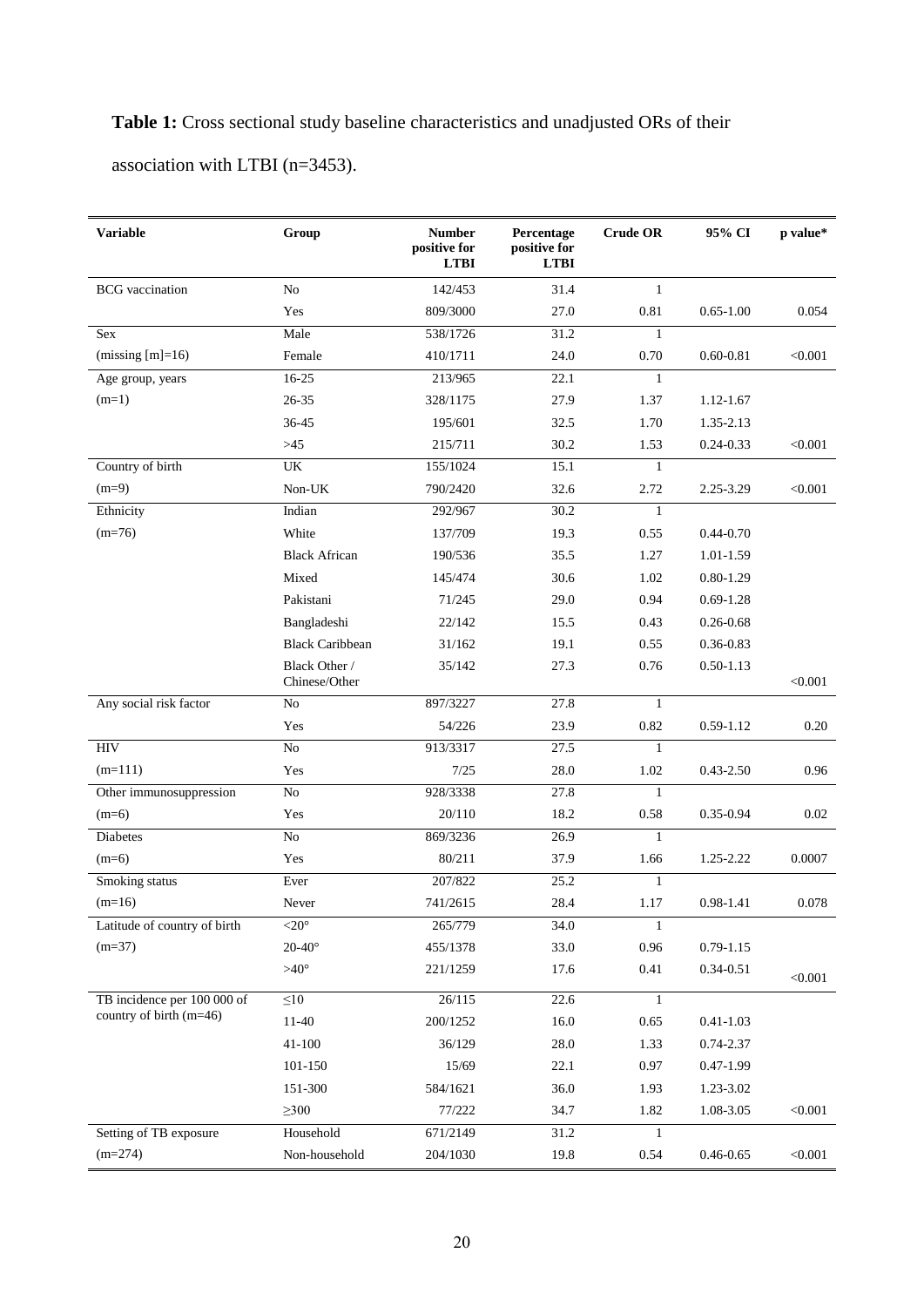\*Derived from likelihood ratio test

 $OR = odds ratio$ ;  $LTBI = latent tuberculosis$  infection; n = number;  $CI = confidence$  interval;

 $m =$  missing;  $UK =$  United Kingdom;  $HIV =$  human immunodeficiency virus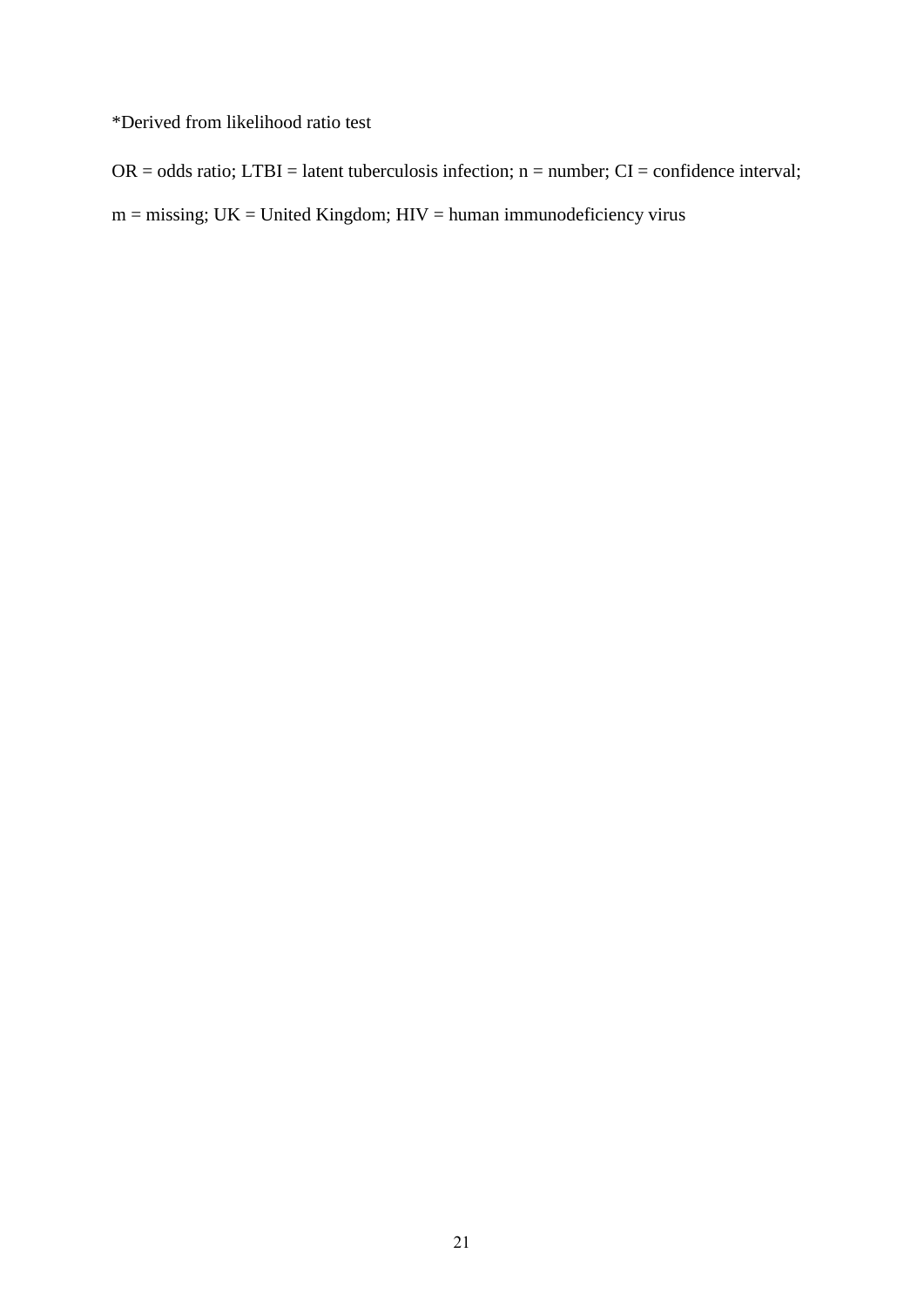|  |  | <b>Table 2:</b> Adjusted ORs for the association of LTBI and BCG vaccination from a |  |  |  |  |
|--|--|-------------------------------------------------------------------------------------|--|--|--|--|
|  |  | multivariable logistic regression model (n=3399).                                   |  |  |  |  |

| <b>Variable</b>              | Group             | <b>Adjusted OR*</b> | 95% CI        | p value** |
|------------------------------|-------------------|---------------------|---------------|-----------|
| <b>BCG</b> vaccination       | No                | 1                   |               |           |
|                              | Yes               | 0.70                | 0.56-0.87     | 0.0017    |
| Sex                          | Male              | 1                   |               |           |
|                              | Female            | 0.70                | $0.60 - 0.82$ | < 0.001   |
| Age group (years)            | 16-25             | 1                   |               |           |
|                              | $26 - 35$         | 1.31                | $1.07 - 1.61$ |           |
|                              | 36-45             | 1.55                | 1.23-1.97     |           |
|                              | >45               | 1.38                | 1.10-1.74     | 0.0016    |
| Latitude of country of birth | $<$ 20 $^{\circ}$ | 1                   |               |           |
|                              | $20-40^\circ$     | 0.92                | $0.76 - 1.12$ |           |
|                              | $>40^{\circ}$     | 0.42                | $0.34 - 0.52$ | < 0.001   |

\*Adjusted for all other variables in the table

\*\*Likelihood ratio test p value

OR = odds ratio; LTBI = latent tuberculosis infection; BCG = Bacillus Calmette-Guérin; n = number; CI = confidence interval.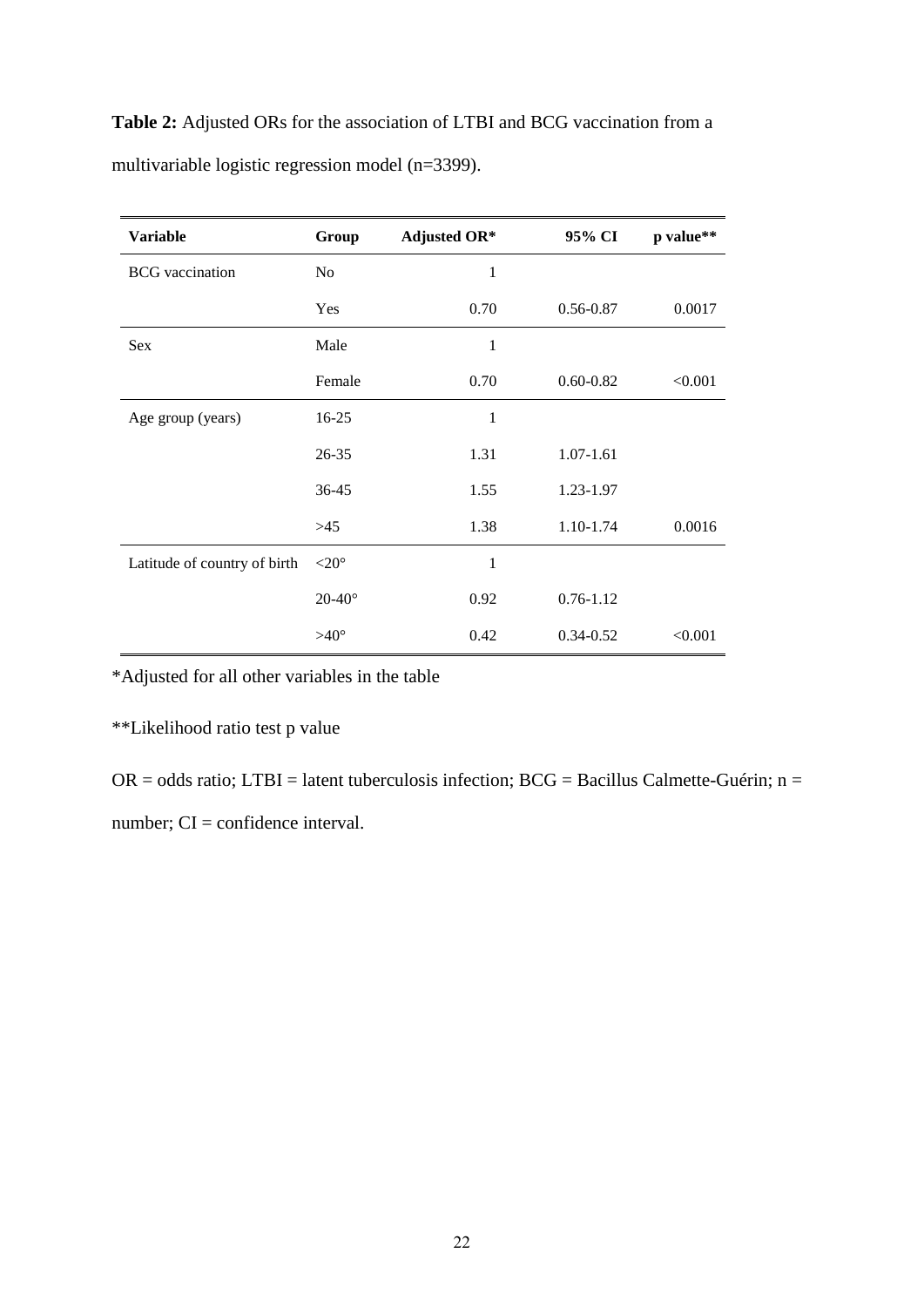| <b>Birthplace</b> | Age at       | <b>Proportion with</b> | <b>Crude OR</b>   | p value* | Adjusted OR**     | p value |
|-------------------|--------------|------------------------|-------------------|----------|-------------------|---------|
|                   | <b>BCG</b>   | <b>LTBI</b> $(\%)$     | $(95\% CI)$       |          | $(95\% \ CI)$     | ∗       |
| UK.               | No BCG       | 32/151(21.2)           | 1                 |          | 1                 |         |
| $(n=792)$         | $\leq$ years | 14/144(9.7)            | $0.40(0.20-0.79)$ |          | $0.39(0.19-0.77)$ |         |
|                   | $>2$ years   | 72/497 (14.5)          | $0.63(0.40-1.00)$ | 0.021    | $0.62(0.38-1.00)$ | 0.018   |
| Non-UK            | No BCG       | 110/300(36.7)          | 1                 |          | 1                 |         |
| $(n=1854)$        | $\leq$ years | 434/1268 (34.2)        | $0.90(0.69-1.17)$ |          | $0.83(0.64-1.09)$ |         |
|                   | $>2$ years   | 83/286 (29.0)          | $0.71(0.50-1.00)$ | 0.123    | $0.63(0.44-0.90)$ | 0.040   |

**Table 3:** Crude and adjusted ORs for the association of LTBI and age at BCG vaccination, by place of birth.

\*Likelihood ratio test p value

\*\*Adjusted for age group, sex and latitude of country of birth.

 $OR = odds ratio$ ;  $LTBI = latent tuberculosis$  infection;  $UK = United Kingdom$ ;  $BCG =$ 

Bacillus Calmette-Guérin; n = number; CI = confidence interval.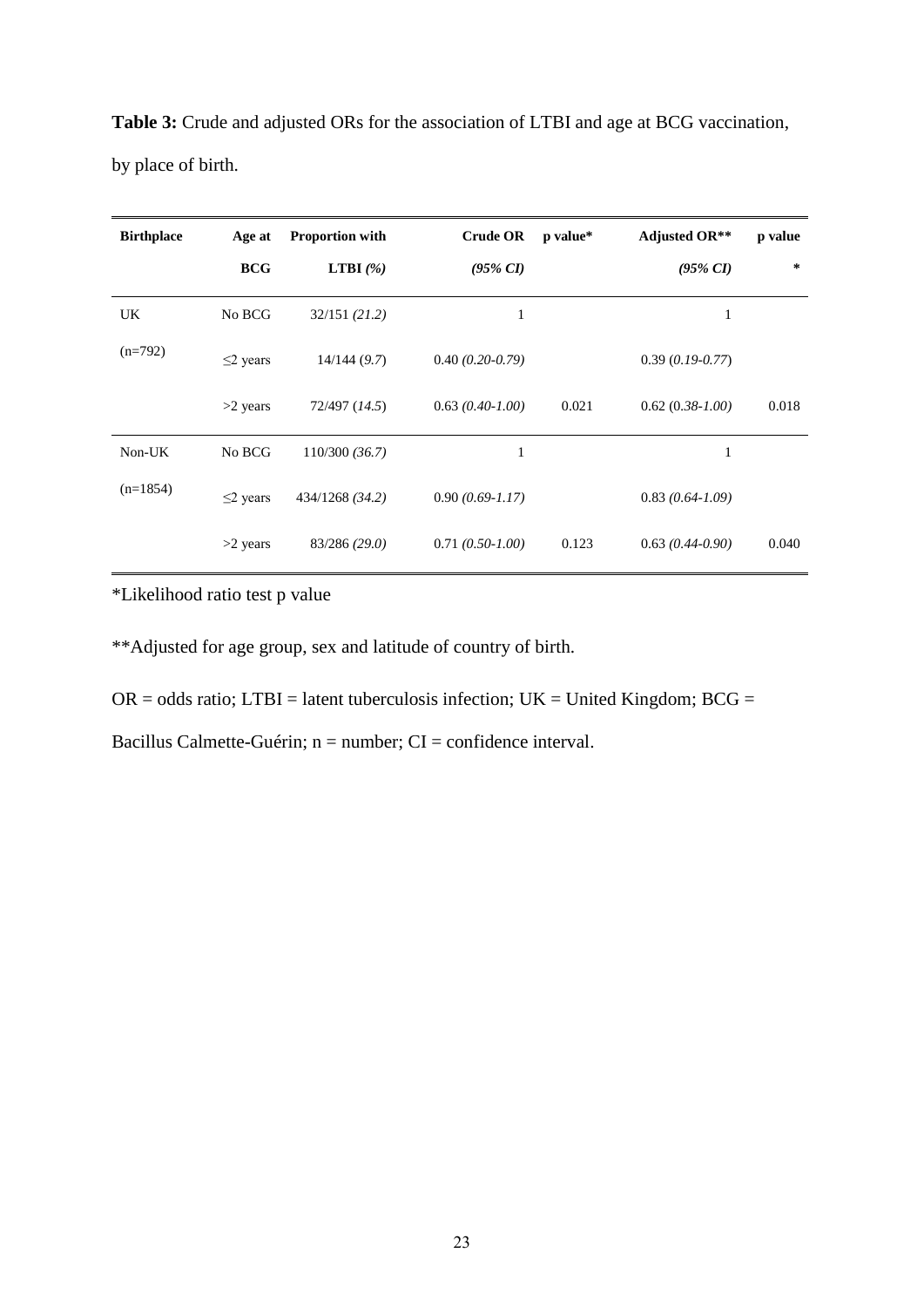| Age at         | <b>Years since</b> | Proportion with    | <b>Crude OR</b>    | p value* | <b>Adjusted OR**</b> | p value* |
|----------------|--------------------|--------------------|--------------------|----------|----------------------|----------|
| <b>BCG</b>     | <b>BCG</b>         | <b>LTBI</b> $(\%)$ | $(95\% \ CI)$      |          | $(95\% \ CI)$        |          |
| $\leq$ 2 years | No BCG             | $142/453$ (31.4)   | 1                  |          | $\mathbf{1}$         |          |
| $(n=1867)$     | $\leq 10$          |                    | -                  |          | -                    |          |
|                | $11-20$            | $27/160$ (16.9)    | $0.44(0.28-0.70)$  |          | $0.55(0.33-0.90)$    |          |
|                | >20                | 423/1254 (33.7)    | $1.11(0.89-1.40)$  | < 0.001  | $0.78(0.60-1.00)$    | 0.026    |
| $>2$ years     | No BCG             | $142/453$ (31.4)   | $\mathbf{1}$       |          | 1                    |          |
| $(n=1236)$     | $\leq 10$          | $12/106$ (11.3)    | $0.28$ (0.15-0.53) |          | $0.31(0.15-0.63)$    |          |
|                | 11-20              | 51/243 (21.1)      | $0.58(0.40-0.84)$  |          | $0.73(0.48-1.10)$    |          |
|                | >20                | 92/434 (21.2)      | $0.59(0.43-0.80)$  | < 0.001  | $0.67(0.46-0.98)$    | 0.0014   |

**Table 4:** Crude and adjusted ORs for the association of LTBI and years since BCG vaccination, by age of vaccination.

\* Likelihood ratio test p value

\*\*Adjusted for age group, sex, ethnicity and country of birth (UK or non-UK)

 $OR = odds ratio$ ; LTBI = latent tuberculosis infection; BCG = Bacillus Calmette-Guérin; n = number;  $CI =$  confidence interval;  $UK =$  United Kingdom.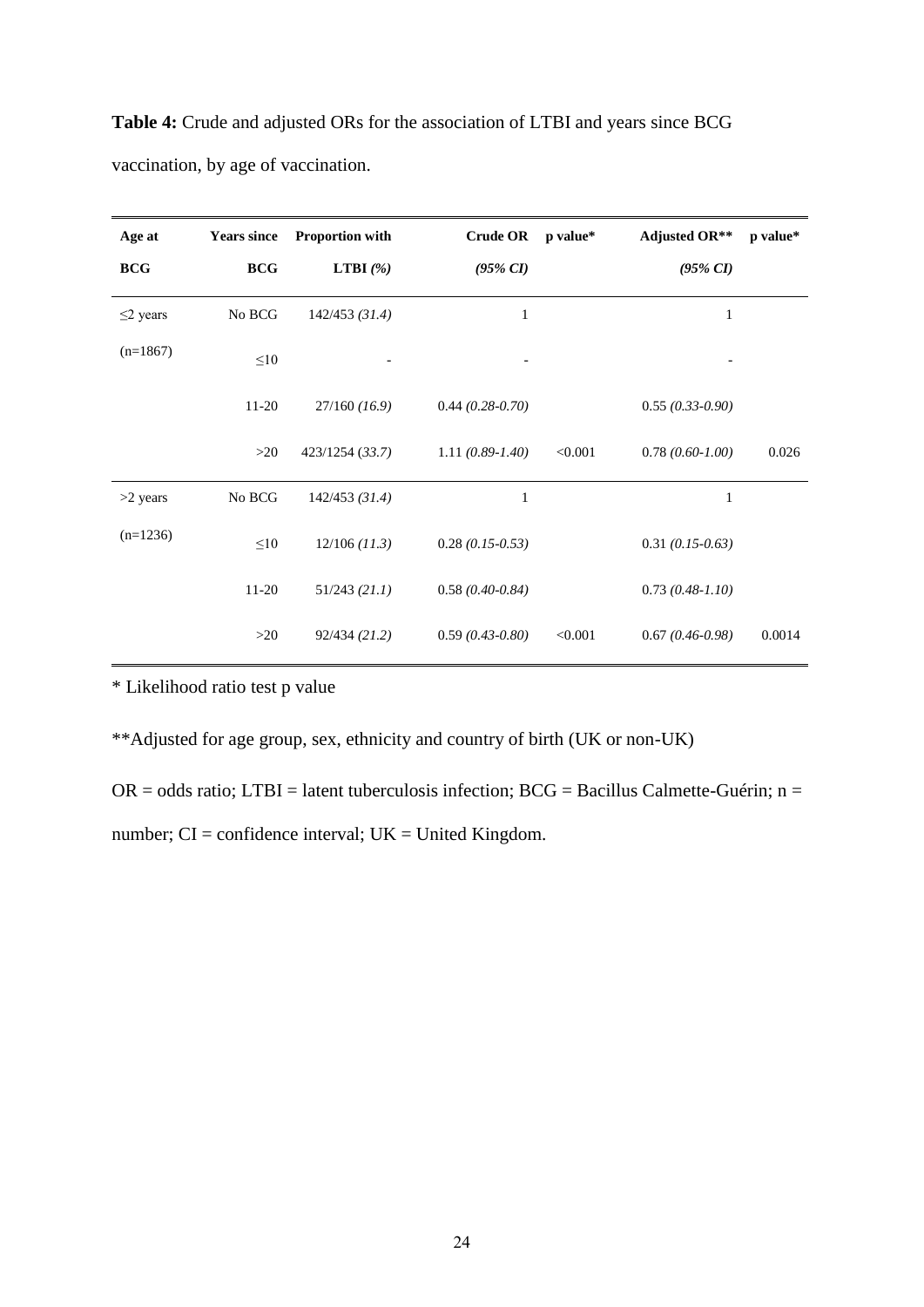#### **REFERENCES**

- 1. World Health Organization. Global Health Estimates 2015: Deaths by Cause, Age, Sex, by Country and by Region, 2000-2015. Geneva: World Health Organization; 2016.
- 2. Casey RM. Global Routine Vaccination Coverage, 2015. MMWR Morb Mortal Wkly Rep [Internet]. **2016**; 65. Available from: http://www.cdc.gov/mmwr/volumes/65/wr/mm6545a5.htm
- 3. Trunz BB, Fine P, Dye C. Effect of BCG vaccination on childhood tuberculous meningitis and miliary tuberculosis worldwide: a meta-analysis and assessment of costeffectiveness. Lancet Lond Engl. **2006**; 367(9517):1173–1180.
- 4. Narayanan PR. Influence of sex, age & nontuberculous infection at intake on the efficacy of BCG: re-analysis of 15-year data from a double-blind randomized control trial in South India. Indian J Med Res. **2006**; 123(2):119–124.
- 5. Abubakar I, Pimpin L, Ariti C, et al. Systematic review and meta-analysis of the current evidence on the duration of protection by bacillus Calmette-Guérin vaccination against tuberculosis. Health Technol Assess Winch Engl. **2013**; 17(37):1–372, v–vi.
- 6. Fine PE. Variation in protection by BCG: implications of and for heterologous immunity. Lancet Lond Engl. **1995**; 346(8986):1339–1345.
- 7. Reyn CF von. Correcting the record on BCG before we license new vaccines against tuberculosis. J R Soc Med. **2017**; 110(11):428–433.
- 8. Mangtani P, Rodrigues LC, Sterne JA, Abubakar I, Fine PEM. Reply to Kernodle and von Reyn. Clin Infect Dis Off Publ Infect Dis Soc Am. **2014**; 59(4):608–609.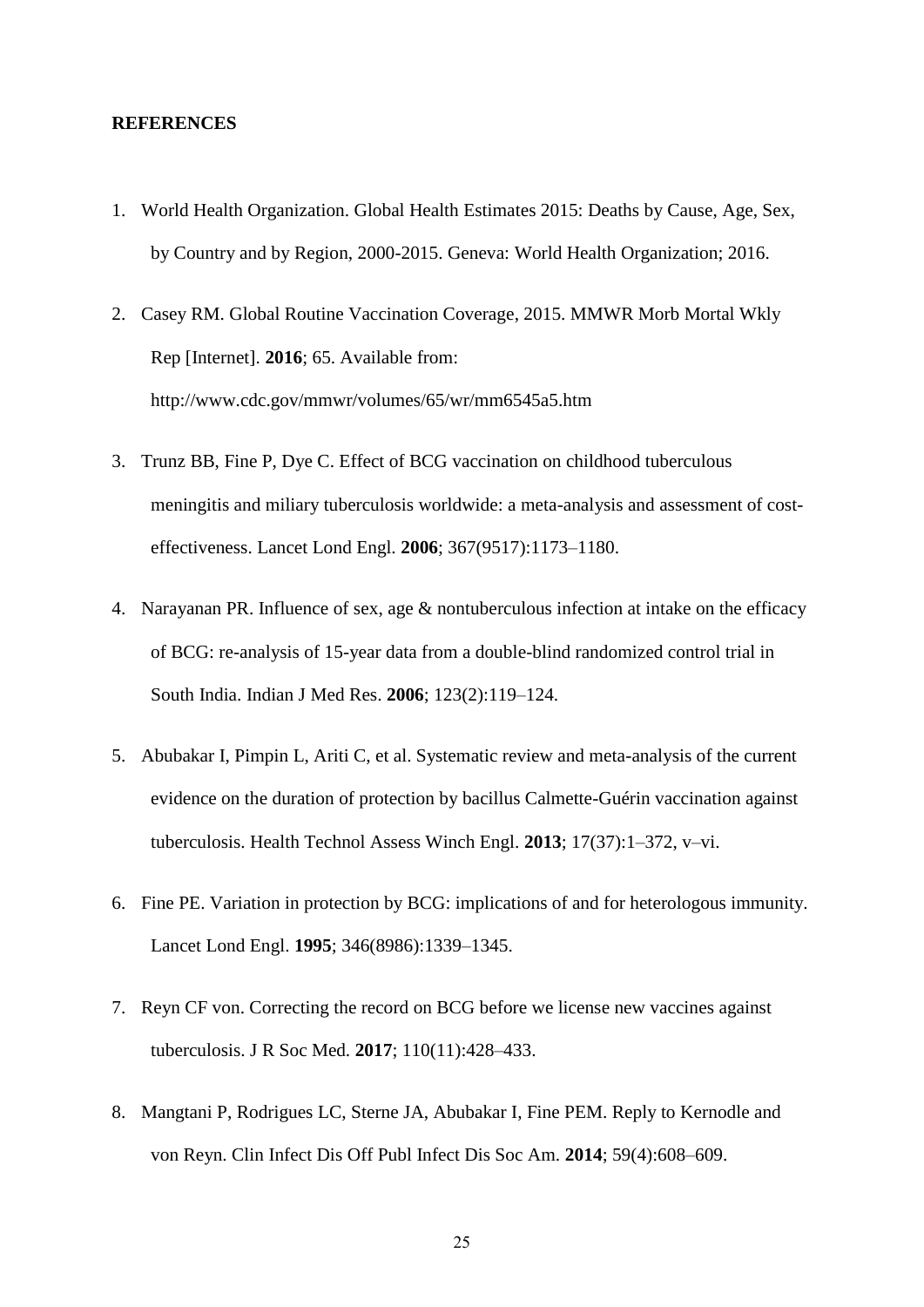- 9. Mangtani P, Abubakar I, Ariti C, et al. Protection by BCG vaccine against tuberculosis: a systematic review of randomized controlled trials. Clin Infect Dis Off Publ Infect Dis Soc Am. **2014**; 58(4):470–480.
- 10. Palmer CE, Long MW. Effects of infection with atypical mycobacteria on BCG vaccination and tuberculosis. Am Rev Respir Dis. **1966**; 94(4):553–568.
- 11. Andersen P, Doherty TM. The success and failure of BCG implications for a novel tuberculosis vaccine. Nat Rev Microbiol. **2005**; 3(8):656–662.
- 12. Fine PE. BCG vaccination against tuberculosis and leprosy. Br Med Bull. **1988**; 44(3):691–703.
- 13. Wang L, Turner MO, Elwood RK, Schulzer M, FitzGerald JM. A meta-analysis of the effect of Bacille Calmette Guérin vaccination on tuberculin skin test measurements. Thorax. **2002**; 57(9):804–809.
- 14. Pai M, Zwerling A, Menzies D. Systematic review: T-cell-based assays for the diagnosis of latent tuberculosis infection: an update. Ann Intern Med. **2008**; 149(3):177–184.
- 15. Lalvani A, Pareek M. A 100 year update on diagnosis of tuberculosis infection. Br Med Bull. **2010**; 93:69–84.
- 16. Soysal A, Millington KA, Bakir M, et al. Effect of BCG vaccination on risk of Mycobacterium tuberculosis infection in children with household tuberculosis contact: a prospective community-based study. Lancet Lond Engl. **2005**; 366(9495):1443–1451.
- 17. Roy A, Eisenhut M, Harris RJ, et al. Effect of BCG vaccination against Mycobacterium tuberculosis infection in children: systematic review and meta-analysis. BMJ. **2014**; 349:g4643.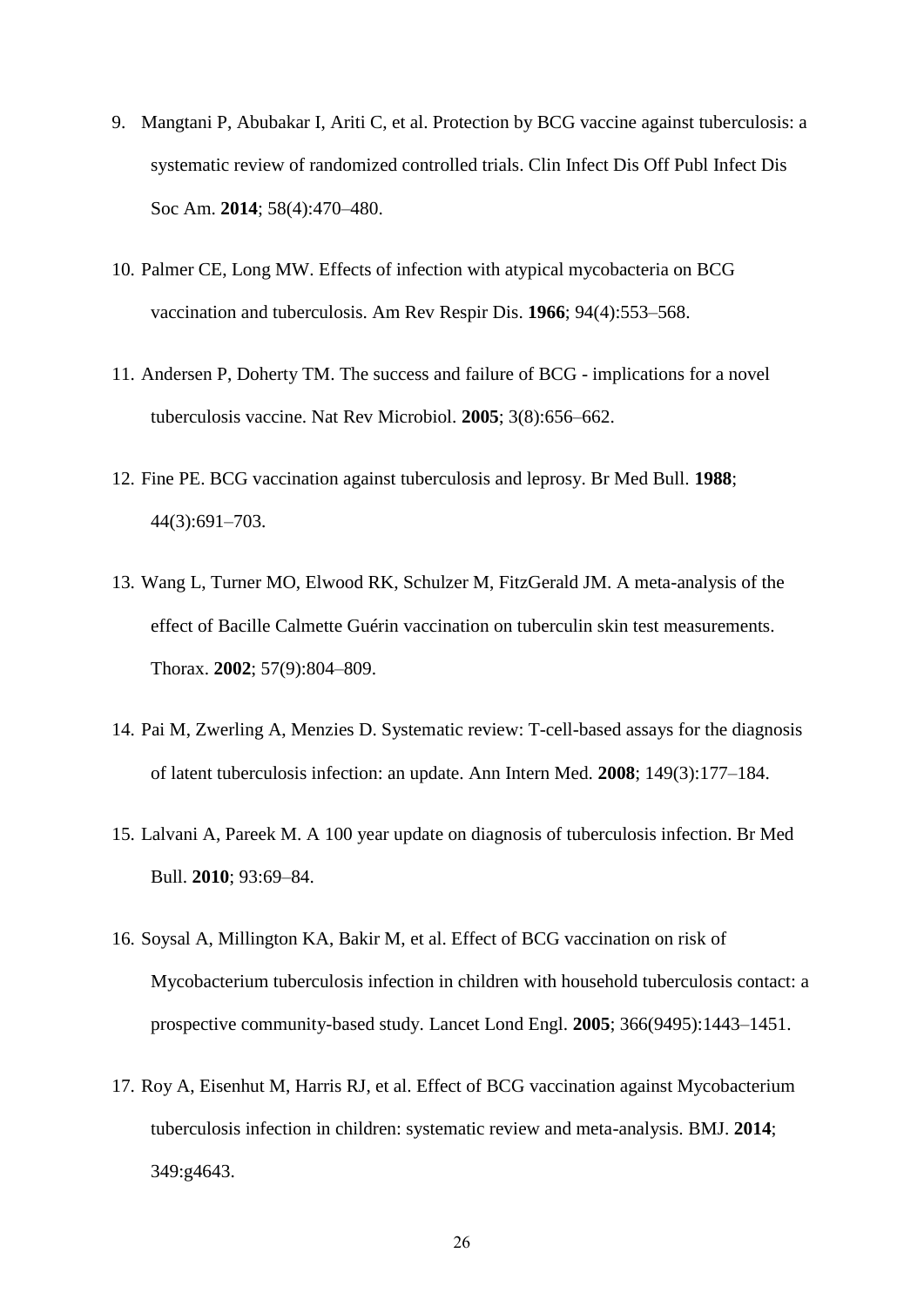- 18. Mangtani P, Nguipdop-Djomo P, Keogh RH, et al. The duration of protection of schoolaged BCG vaccination in England: a population-based case-control study. Int J Epidemiol. **2018**; 47(1):193–201.
- 19. Nguipdop-Djomo P, Heldal E, Rodrigues LC, Abubakar I, Mangtani P. Duration of BCG protection against tuberculosis and change in effectiveness with time since vaccination in Norway: a retrospective population-based cohort study. Lancet Infect Dis. **2016**; 16(2):219–226.
- 20. Chen C, Zhu T, Wang Z, et al. High Latent TB Infection Rate and Associated Risk Factors in the Eastern China of Low TB Incidence. PloS One. **2015**; 10(10):e0141511.
- 21. Chan P-C, Yang C-H, Chang L-Y, et al. Lower prevalence of tuberculosis infection in BCG vaccinees: a cross-sectional study in adult prison inmates. Thorax. **2013**; 68(3):263–268.
- 22. Pai M, Gokhale K, Joshi R, et al. Mycobacterium tuberculosis Infection in Health Care Workers in Rural India: Comparison of a Whole-Blood Interferon γ Assay With Tuberculin Skin Testing. JAMA. **2005**; 293(22):2746–2755.
- 23. Hill PC, Brookes RH, Fox A, et al. Longitudinal assessment of an ELISPOT test for Mycobacterium tuberculosis infection. PLoS Med. **2007**; 4(6):e192.
- 24. Lee SJ, Lee SH, Kim YE, et al. Risk factors for latent tuberculosis infection in close contacts of active tuberculosis patients in South Korea: a prospective cohort study. BMC Infect Dis. **2014**; 14:566.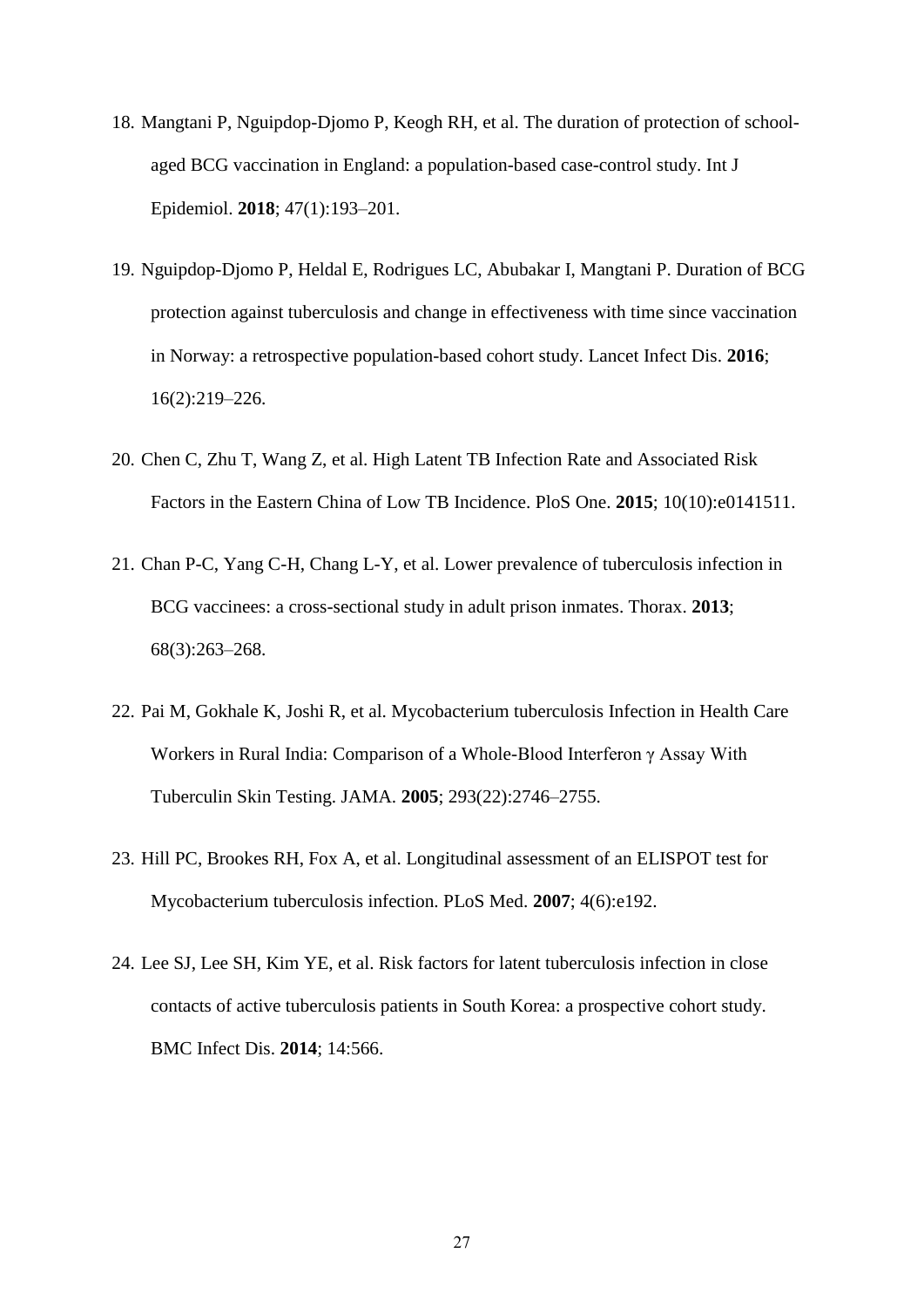- 25. Eriksen J, Chow JY, Mellis V, et al. Protective effect of BCG vaccination in a nursery outbreak in 2009: time to reconsider the vaccination threshold? Thorax. **2010**; 65(12):1067–1071.
- 26. Lalvani A, Sridhar S. BCG vaccination: 90 years on and still so much to learn…. Thorax. **2010**; 65(12):1036–1038.
- 27. Abubakar I, Drobniewski F, Southern J, et al. Prognostic Value of Interferon Gamma Release Assays and Tuberculin Skin Test in Predicting the Development of Active Tuberculosis: The UK PREDICT TB Cohort Study. Lancet Infect Dis. **2018**; .
- 28. Public Health England. Tuberculosis in England 2017 report. London: Public Health England; 2018.
- 29. WHO. WHO TB burden estimates. 2019. [Accessed 8 May 2019]. Available from: https://www.who.int/tb/country/data/download/en/
- 30. countries.csv. Dataset Publishing Language [Internet]. Google Dev. Public Data Explor. 2012 [Accessed 16 May 2019]. Available from: https://developers.google.com/publicdata/docs/canonical/countries\_csv
- 31. Pearce N. Effect measures in prevalence studies. Environ Health Perspect. **2004**; 112(10):1047–1050.
- 32. Rodrigues L, Kirkwood BR. Case-control designs in the study of common diseases: updates on the demise of the rare disease assumption and the choice of sampling scheme for controls. Int J Epidemiol. **1990**; 19(1):205–213.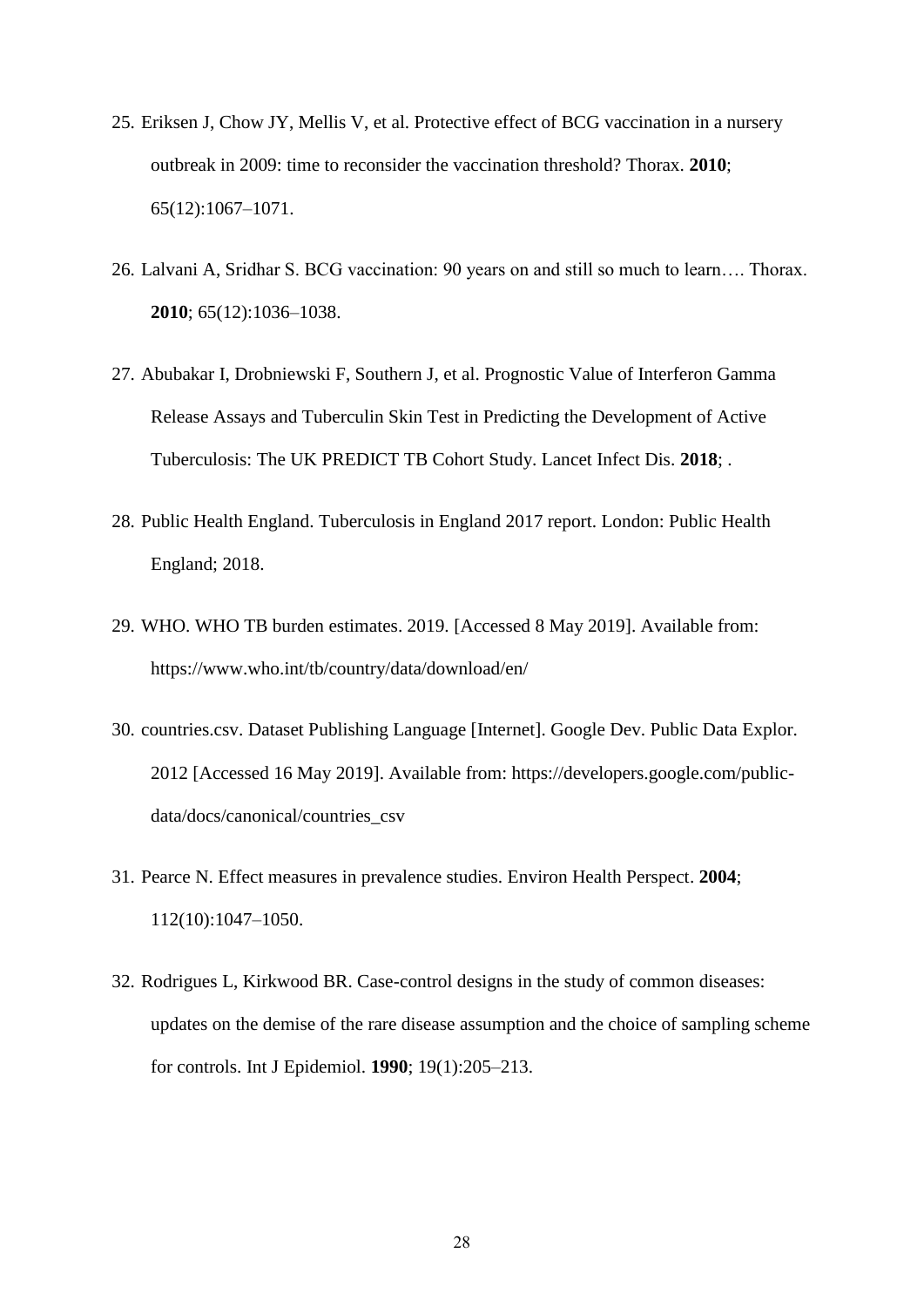- 33. Reichenheim ME, Coutinho ES. Measures and models for causal inference in crosssectional studies: arguments for the appropriateness of the prevalence odds ratio and related logistic regression. BMC Med Res Methodol. **2010**; 10:66.
- 34. Barros AJ, Hirakata VN. Alternatives for logistic regression in cross-sectional studies: an empirical comparison of models that directly estimate the prevalence ratio. BMC Med Res Methodol. **2003**; 3:21.
- 35. Guwatudde D, Nakakeeto M, Jones-Lopez EC, et al. Tuberculosis in Household Contacts of Infectious Cases in Kampala, Uganda. Am J Epidemiol. **2003**; 158(9):887–898.
- 36. NICE. National Institute for Health and Care Excellence (NICE) guideline—NG33 Tuberculosis [Internet]. United Kingdom: NICE; 2016. Available from: https://www.nice.org.uk/guidance/NG33
- 37. Young TK, Mirdad S. Determinants of tuberculin sensitivity in a child population covered by mass BCG vaccination. Tuber Lung Dis Off J Int Union Tuberc Lung Dis. **1992**; 73(2):94–100.
- 38. Rani SH, Vijayalakshmi V, Sunil K, Lakshmi KA, Suman LG, Murthy KJ. Cell mediated immunity in children with scar-failure following BCG vaccination. Indian Pediatr. **1998**; 35(2):123–127.
- 39. Bartlett JW, Harel O, Carpenter JR. Asymptotically Unbiased Estimation of Exposure Odds Ratios in Complete Records Logistic Regression. Am J Epidemiol. **2015**; 182(8):730–736.
- 40. Shapiro C, Cook N, Evans D, et al. A case-control study of BCG and childhood tuberculosis in Cali, Colombia. Int J Epidemiol. **1985**; 14(3):441–446.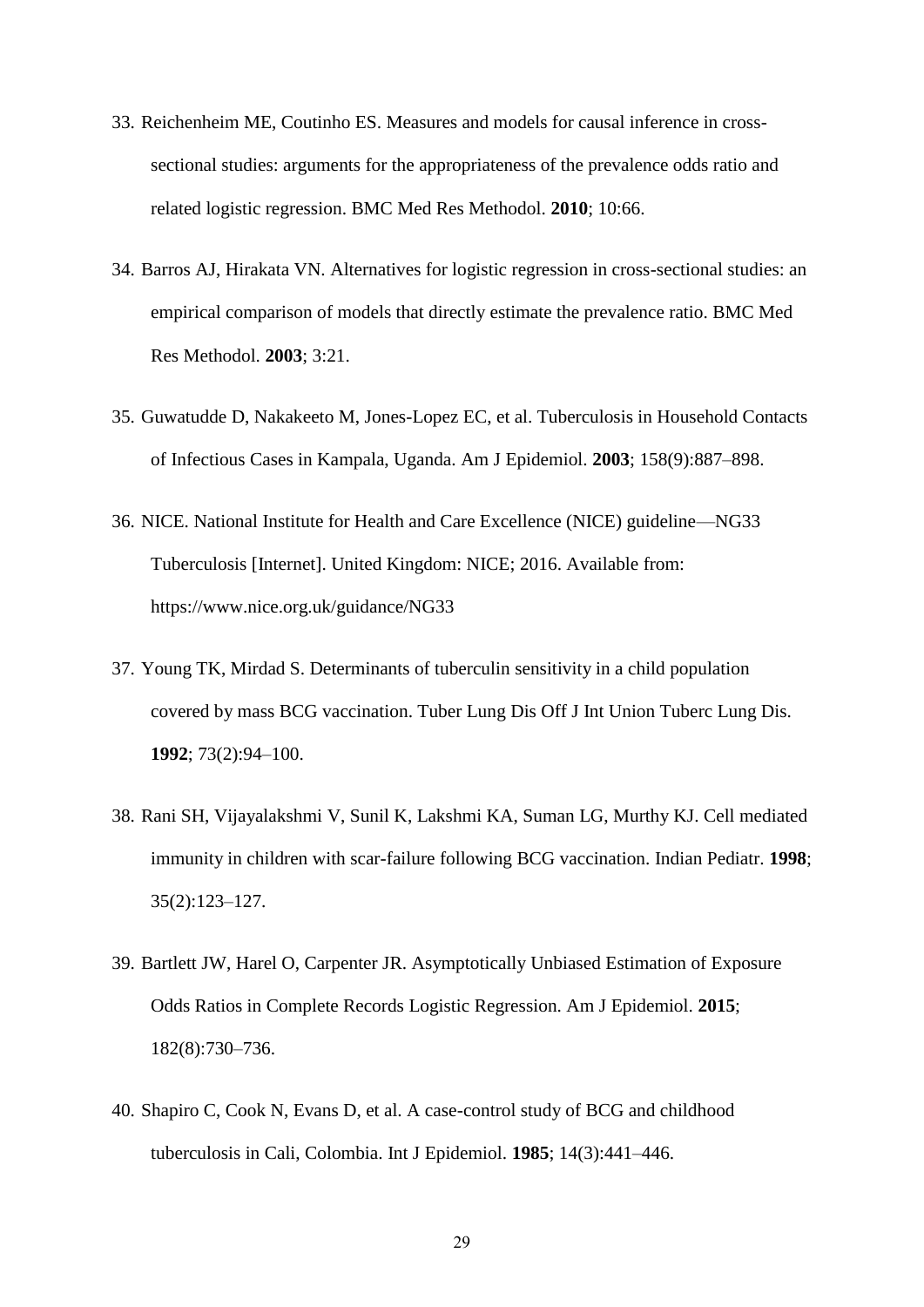- 41. Fine P. Stopping routine vaccination for tuberculosis in schools. BMJ. **2005**; 331(7518):647–648.
- 42. Fine PE, Ponnighaus JM, Maine N. The distribution and implications of BCG scars in northern Malawi. Bull World Health Organ. **1989**; 67(1):35–42.
- 43. World Health Organization. BCG vaccines: WHO position paper February 2018. Wkly Epidemiol Rec. **2018**; 93(8):73–96.
- 44. Hawn TR, Day TA, Scriba TJ, et al. Tuberculosis Vaccines and Prevention of Infection. Microbiol Mol Biol Rev MMBR. **2014**; 78(4):650–671.
- 45. McShane H, Jacobs WR, Fine PE, et al. BCG: Myths, realities, and the need for alternative vaccine strategies. Tuberculosis. **2012**; 92(3):283–288.
- 46. Meeren OVD, Hatherill M, Nduba V, et al. Phase 2b Controlled Trial of M72/AS01E Vaccine to Prevent Tuberculosis. N Engl J Med [Internet]. **2018** [cited 2018 Dec 1]; . Available from: https://www.nejm.org/doi/10.1056/NEJMoa1803484?url\_ver=Z39.88- 2003&rfr\_id=ori%3Arid%3Acrossref.org&rfr\_dat=cr\_pub%3Dwww.ncbi.nlm.nih.gov
- 47. Ellis RD, Hatherill M, Tait D, et al. Innovative clinical trial designs to rationalize TB vaccine development. Tuberc Edinb Scotl. **2015**; 95(3):352–357.
- 48. Nemes E, Geldenhuys H, Rozot V, et al. Prevention of M. tuberculosis Infection with H4:IC31 Vaccine or BCG Revaccination. N Engl J Med. **2018**; 379(2):138–149.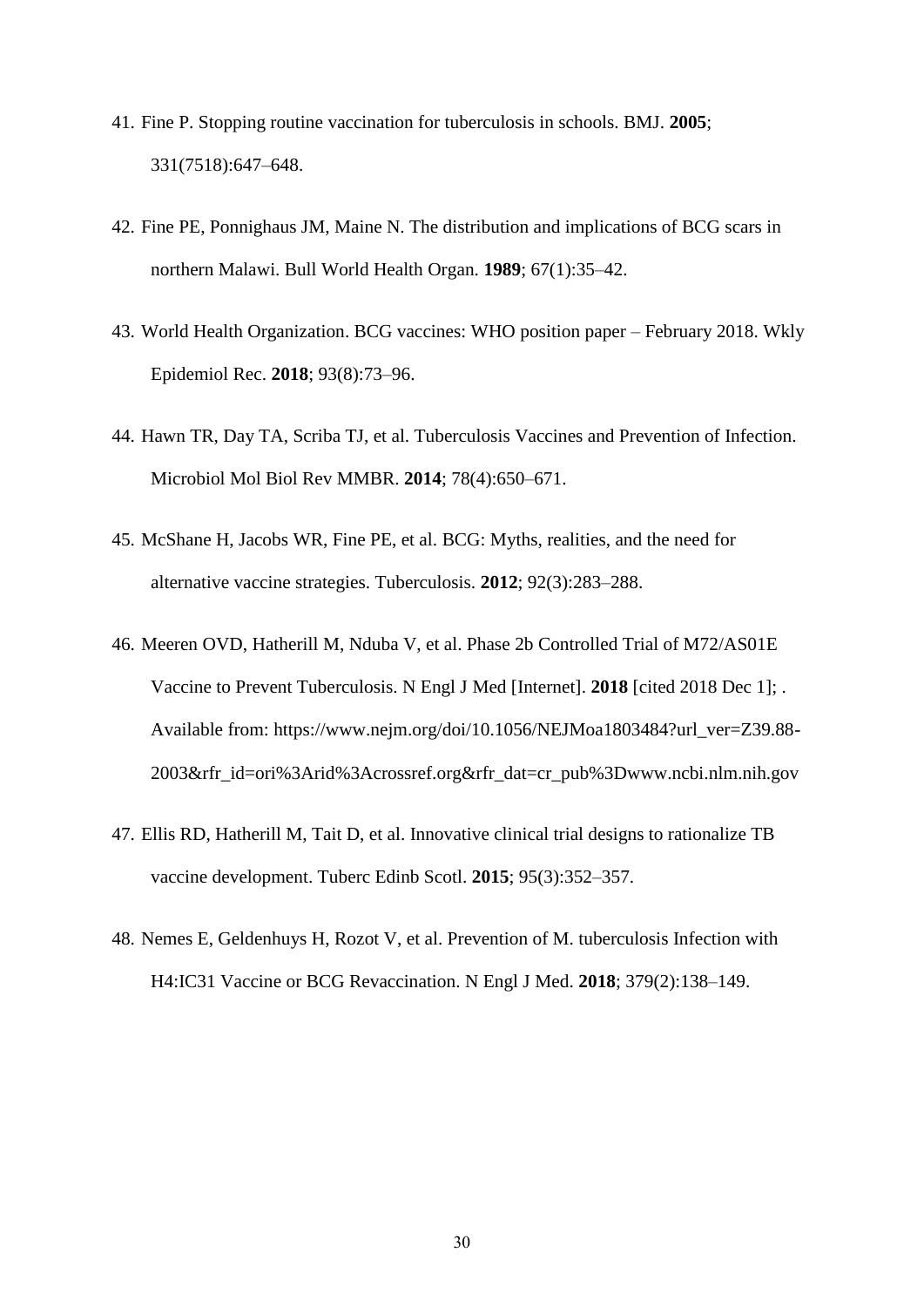#### **FINANCIAL SUPPORT**

The data for this study is from the PREDICT study, which was supported by the National Institute for Health Research [grant numbers NIHR HTA 08/68/01, NIHR SRF-2011-04- 001]. FD was supported by the NIHR Imperial Biomedical Research Center. The funders had no influence on the contents of this paper.

#### **POTENTIAL CONFLICTS OF INTEREST**

All authors have completed the ICMJE Form for Disclosure of Potential Conflicts of Interest. CJ, JS and AJ report grants from the UK National Institute for Health Research during the conduct of the study. In addition, AJ reports grants from Wellcome Trust during the conduct of the study, and is a named inventor on patents pertaining to T cell-based diagnosis, including IGRA technologies. Some of these patents were assigned by the University of Oxford to Oxford Immunotec PLC resulting in royalty entitlements for the University of Oxford and AL. We declare no other relationships or activities that could appear to have influenced the submitted work.

#### **AUTHOR CONTRIBUTIONS**

Drs Katelaris, Gupta, and Abubakar have full access to all data in the study and take responsibility for the integrity of the data and accuracy of the data analysis.

Study concept and design: Mangtani, Jackson, Katelaris, Abubakar Acquisition, analysis, and interpretation of data: Katelaris, Jackson, Mangtani, Abubakar Statistical analysis: Katelaris, Jackson, Gupta Drafting of the manuscript: Katelaris, Jackson, Mangtani Critical revision of the manuscript for important intellectual content: All authors Obtained funding: Abubakar, Lalvani, Drobniewski, Lipman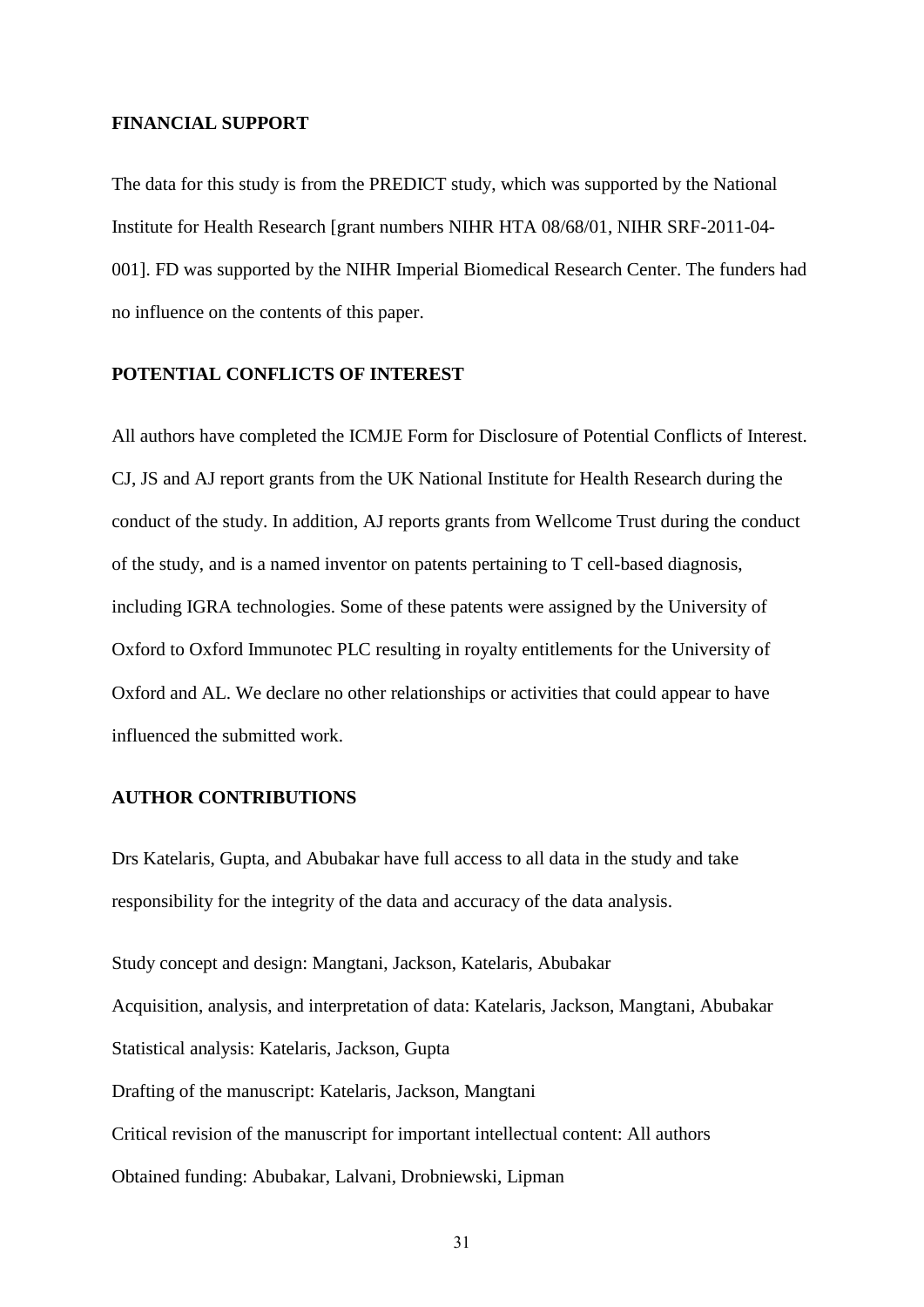Administrative, technical, or material support: Jackson, Gupta, Southern Supervision: Jackson, Mangtani, Abubakar

## **ETHICS APPROVAL**

This study was approved by the LSHTM MSc Research Ethics Committee (reference #13431). Ethics approval for the PREDICT study was granted through the National Research Ethics Service (Brent Medical Ethics Committee, approval number 10/H0717/14) and is registered on clinicaltrials.gov (NCT01162265).

## **CORRESPONDING AUTHOR**

Dr Charlotte Jackson, Institute for Global Health, University College London, London; email: [c.r.jackson@ucl.ac.uk;](mailto:c.r.jackson@ucl.ac.uk) phone:  $+44$  (0)20 7670 4806.

## **CURRENT AFFILIATIONS**

Anthea L Katelaris, National Centre for Epidemiology and Population Health, Research School of Population Health, Australian National University, ACT 0200, Australia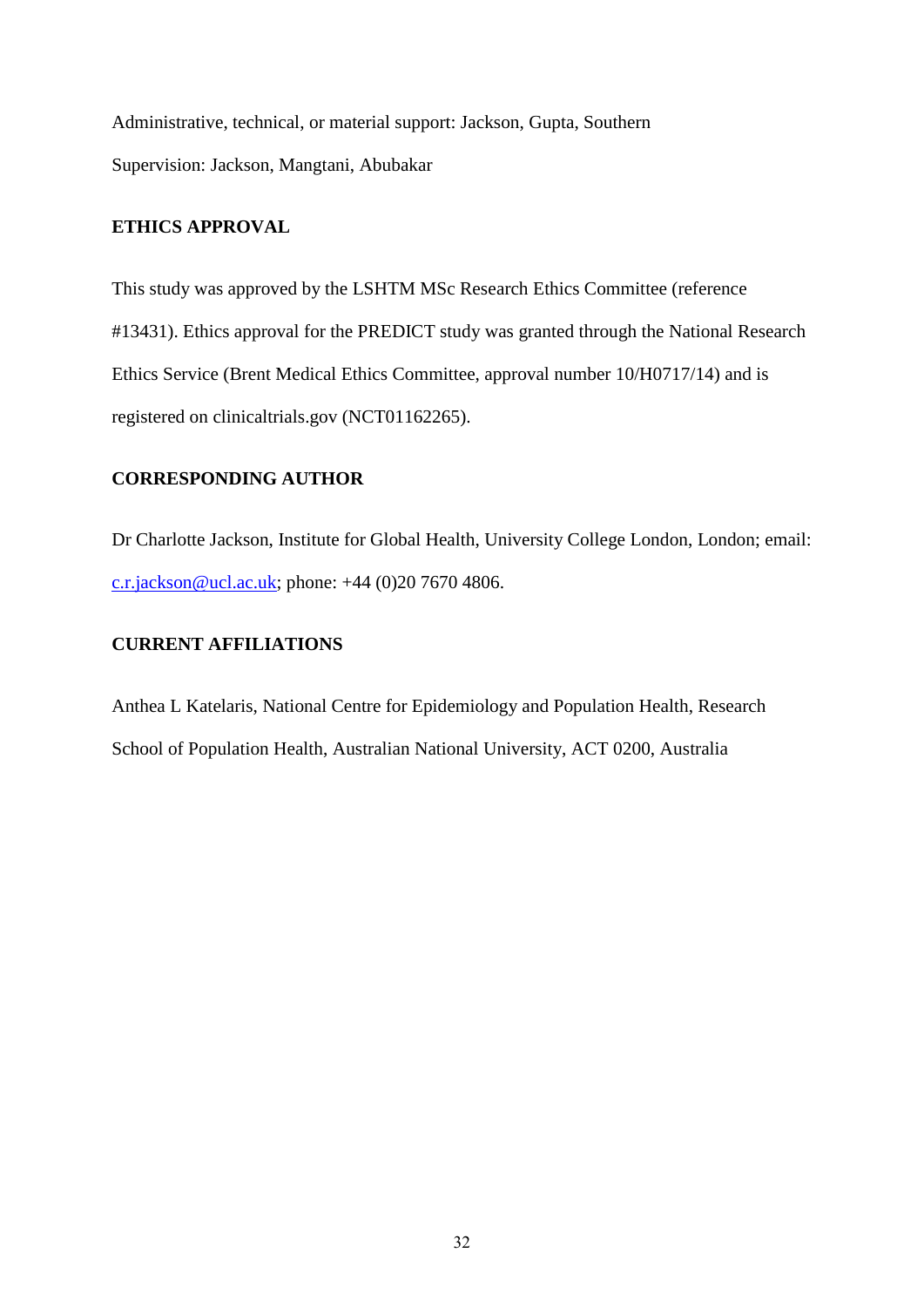#### **SUPPLEMENTARY DATA**

# **Effectiveness of BCG vaccination against** *Mycobacterium tuberculosis* **infection in adults: a cross-sectional analysis of a UK-based cohort**

#### **AUTHORS**

Anthea Laura Katelaris, Charlotte Jackson, Jo Southern, Rishi K Gupta, Francis Drobniewski, Ajit Lalvani, Marc Lipman, Punam Mangtani\*, Ibrahim Abubakar\*

\*Joint last authors

## **Appendix**

**Appendix 1:** Sensitivity analyses

*Table A1a*: Sensitivity analyses. Adjusted effect estimates for the association between LTBI and BCG vaccination.

*Table A1b*: Analysis of the association of BCG status with tuberculin skin test positivity

**Appendix 2:** Missing data analysis

*Table A2a:* Missingness analysis

*Table A2b:* Missingness analysis. Multivariable analysis of the association of covariates with missing BCG status (n=3657)

**Appendix 3:** Bivariable analysis of age at BCG, by country of birth and ethnicity

*Table A3*: The distribution of country of birth and ethnicity by age at BCG (column percentages)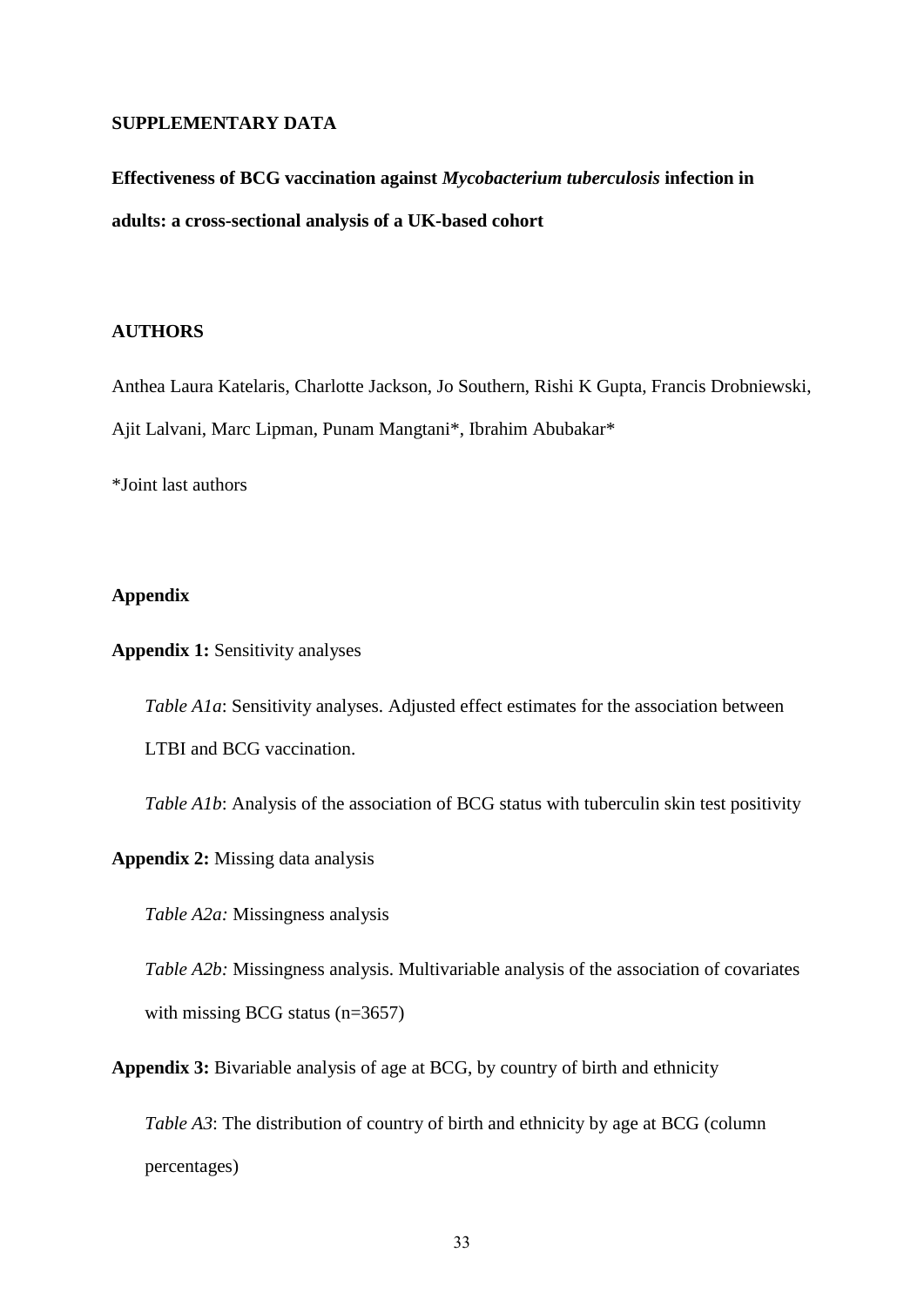#### **Appendix 1: Sensitivity analyses**

Sensitivity analyses produced results largely similar to the main analysis *(Table A1a)*. Adjustment for smoking status and any social risk factor (as proxy measures of socioeconomic status) gave an OR of 0.67 (0.54-0.84). With adjustment for TB incidence of country of birth, the OR was 0.69 (0.55-0.87). When the analysis was restricted to participants with concordant IGRAs, the OR was 0.68 (95% CI 0.51-0.90). Using log binomial regression yielded a prevalence ration (PR) of 0.80 (95% CI 0.69-0.92). When participants with prior TB contact were included, the OR increased slightly to 0.73 (95% CI 0.59-0.90) and restricting the analysis to household contacts produced a slightly lower OR of 0.65 (95% CI 0.49-0.87).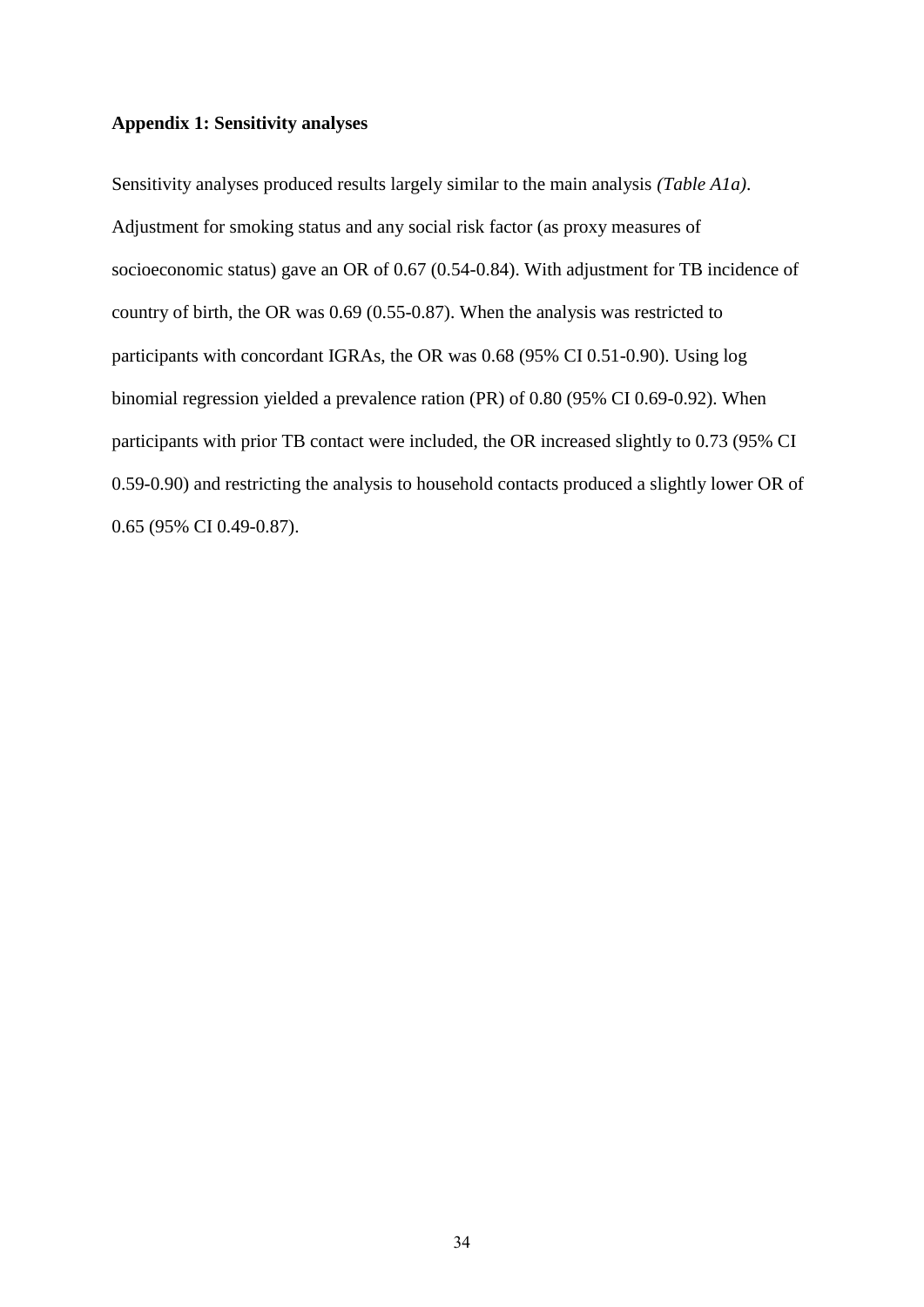**Table A1a:** Sensitivity analyses. Adjusted effect estimates for the association between LTBI and BCG vaccination.

| <b>Sensitivity analysis</b>          | <b>Number</b> | <b>Adjusted effect</b> | 95% CI        | p value** |
|--------------------------------------|---------------|------------------------|---------------|-----------|
|                                      |               | estimate*              |               |           |
| Original logistic regression model   | 3399          | $OR = 0.70$            | 0.56-0.87     | 0.0017    |
| Additional adjustment for smoking    |               |                        |               |           |
| and social risk factors              | 3384          | $OR = 0.67$            | $0.54 - 0.84$ | 0.0007    |
| Additional adjustment for TB         |               |                        |               |           |
| incidence of country of birth        | 3390          | $OR = 0.69$            | $0.55 - 0.87$ | 0.0017    |
| Restricted to participants with      |               |                        |               |           |
| concordant IGRAs                     | 2760          | $OR = 0.68$            | $0.51 - 0.90$ | 0.0088    |
| Log binomial regression model        | 3399          | $PR = 0.80$            | $0.69 - 0.92$ | 0.0031    |
| Participants with prior contact with |               |                        |               |           |
| TB included                          | 3927          | $OR = 0.73$            | $0.59 - 0.90$ | 0.0033    |
| Restricted to household contacts     | 2118          | $OR = 0.65$            | $0.49 - 0.87$ | 0.0038    |

\*Adjusted for age group, sex and latitude of country of birth (unless otherwise stated)

\*\*Likelihood ratio test p value

 $CI =$  confidence interval;  $OR =$  odds ratio;  $PR =$  prevalence ratio;  $IGRA =$  interferon-gamma release assay; TB = tuberculosis.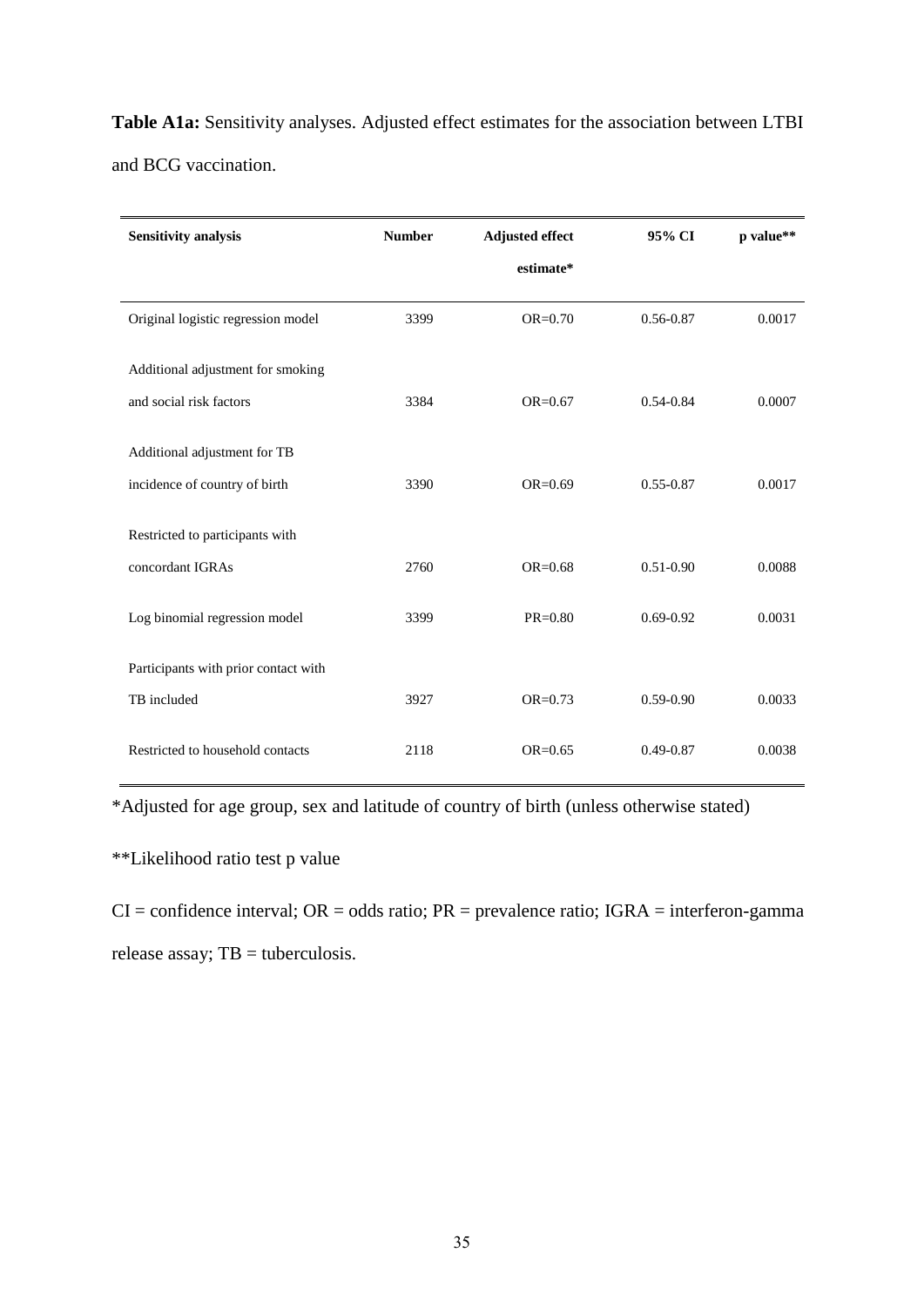Table A1b: Analysis of the association of BCG status with tuberculin skin test positivity (n with TST results  $= 3119$ )

| <b>TST</b> positive<br>criteria | <b>Vaccination</b> | <b>Proportion</b><br>positive $(\% )$ | <b>Crude OR</b><br>$(95\% \ CI)$ | p value* | <b>Adjusted OR**</b><br>$(95\% \ CI)$ | p value * |
|---------------------------------|--------------------|---------------------------------------|----------------------------------|----------|---------------------------------------|-----------|
| All $\geq 5$ mm                 | No BCG             | 160/421(38.0)                         | 1                                |          | 1                                     |           |
|                                 | <b>BCG</b>         | 1371/2698 (50.8)                      | $1.69$ (1.37-2.08)               | < 0.001  | $1.59$ (1.28-1.98)                    | < 0.001   |
| No BCG $\geq 5$ mm              | No BCG             | 160/421(38.0)                         | 1                                |          | $\mathbf{1}$                          |           |
| $BCG \geq 15$ mm                | <b>BCG</b>         | 695/2698 (25.8)                       | $0.57(0.46-0.70)$                | < 0.001  | $0.50(0.40-0.63)$                     | < 0.001   |

\*Likelihood ratio test p value

\*\*Adjusted for age group, sex and latitude of country of birth;  $n = 3072$  in the adjusted analyses.

 $OR = odds ratio$ ;  $TST = tuberculin skin test$ ;  $BCG = Bacillus Calmette-Guérin$ ;  $CI =$ confidence interval; n= number.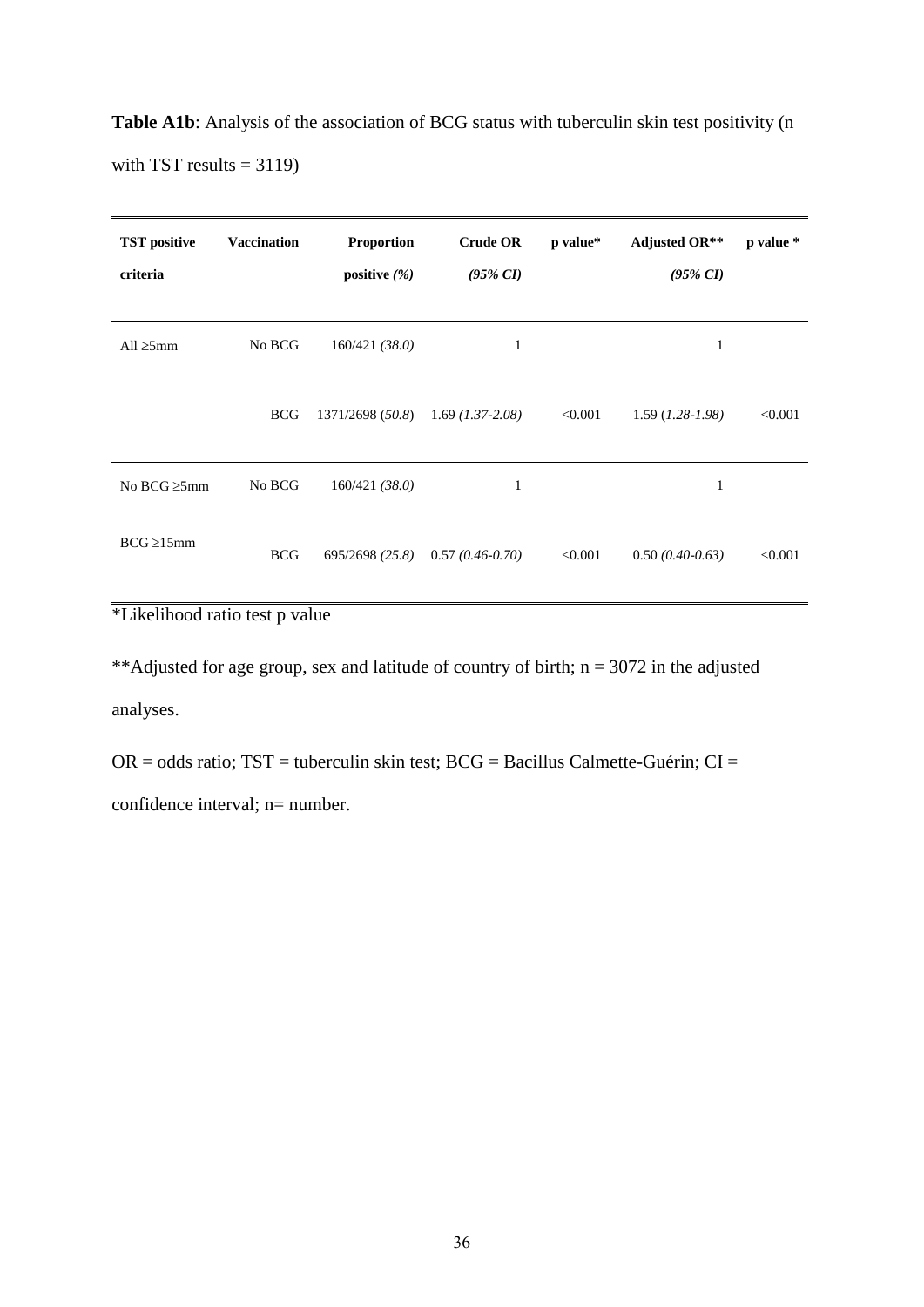#### **Appendix 2: Missing data analysis**

We analysed missing data by outcome and primary exposure, which showed most variables had very low percentages of missing data *(Table A2a).* Data on the outcome (LTBI) was missing in 363 participants (8.4%). There was no association between missing outcome data and BCG vaccination (OR 1.05, 95% CI 0.74-1.49, p=0.79). Data on BCG vaccination was missing in 555 participants (12.9%). Those with data missing on BCG status were more likely to have LTBI (OR 1.33, 95% CI 1.09-1.63).

Multivariable analysis of covariates associated with missing BCG status showed that age group, country of birth, latitude of country of birth, ethnicity and immunosuppression were independently associated with missing BCG status *(Table A2b).*

Although data were missing on the age of vaccination and years since vaccination for a quarter of subjects, there was no evidence that this was associated with the outcome (LTBI).

#### *Missing data in the primary analysis*

There were little missing data on covariates, so the complete-case approach only resulted in a further 1.6% of participants being excluded from the primary analysis due to missing covariate data.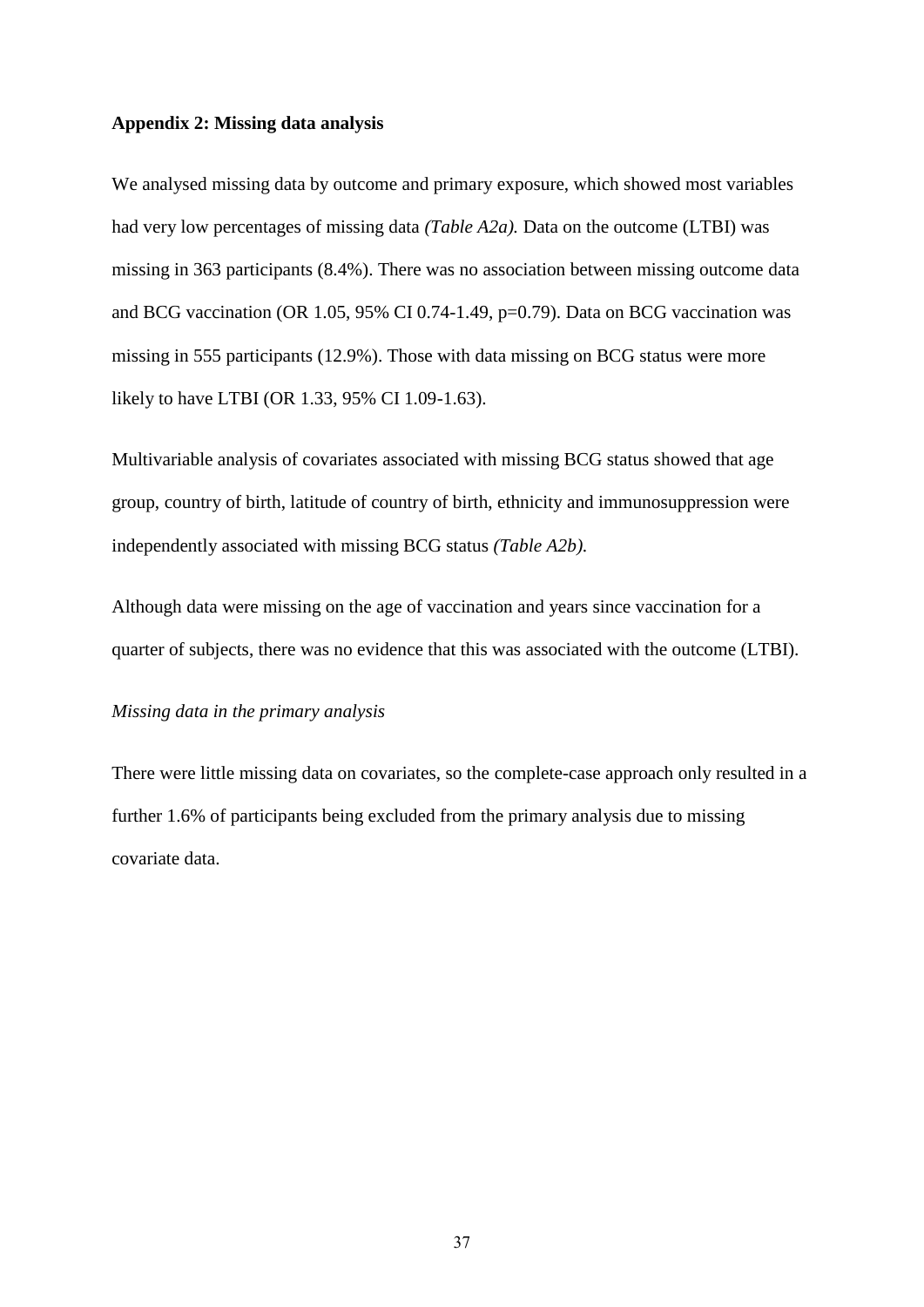| <b>Variable</b>                                  | <b>Number missing</b> |         | OR of<br>95% CI |               |           | OR of BCG   | 95% CI        | p value** |
|--------------------------------------------------|-----------------------|---------|-----------------|---------------|-----------|-------------|---------------|-----------|
|                                                  |                       | $(%)^*$ | <b>LTBI</b>     |               | p value** | vaccination |               |           |
|                                                  |                       |         | $(n=3497)$      |               |           | $(n=3755)$  |               |           |
| <b>LTBI</b>                                      | 363                   | (8.42)  |                 |               |           | 1.05        | $0.74 - 1.49$ | 0.79      |
| <b>BCG</b> vaccination                           | 555                   | (12.88) | 1.33            | 1.09-1.63     | 0.005     |             |               |           |
| Sex                                              | 23                    | (0.53)  | 0.90            | 0.32-2.52     | 0.85      | 0.80        | $0.23 - 2.76$ | 0.73      |
| Age group, years                                 | 7                     | (0.16)  | 1.27            | 0.11-13.99    | 0.85      | 0.15        | 0.009-2.42    | 0.12      |
| Country of birth                                 | 21                    | (0.49)  | 2.91            | 1.05-8.05     | 0.03      | 0.60        | $0.13 - 2.84$ | 0.52      |
| Ethnicity                                        | 109                   | (2.53)  | 1.46            | $0.97 - 2.22$ | 0.07      | 1.36        | $0.65 - 2.85$ | 0.41      |
| Any social risk factor                           | $\boldsymbol{0}$      | (0)     |                 |               |           |             |               |           |
| HIV                                              | 152                   | (3.53)  | 1.00            | $0.68 - 1.46$ | 0.99      | 1.22        | $0.68 - 2.19$ | 0.50      |
| Other                                            |                       |         |                 |               |           |             |               |           |
| immunosuppression                                | 16                    | (0.37)  | 3.18            | 0.85-11.86    | 0.07      | 0.38        | $0.07 - 1.94$ | 0.22      |
| <b>Diabetes</b>                                  | 16                    | (0.37)  | 1.44            | 0.42-4.96     | 0.55      | 0.75        | $0.09 - 6.45$ | 0.79      |
| Smoking status                                   | 30                    | (0.70)  | 0.70            | $0.26 - 1.90$ | 0.48      | 0.30        | $0.11 - 0.80$ | 0.01      |
| Latitude of country of<br>birth                  | 58                    | (1.35)  | 0.94            | $0.50 - 1.78$ | 0.85      | 0.46        | $0.22 - 0.95$ | 0.03      |
| Age at vaccination<br>(if vaccinated, $n=3264$ ) | 888                   | (27.21) | 0.90            | $0.75 - 1.07$ | 0.24      |             |               |           |
| Years since BCG<br>(if vaccinated, $n=3264$ )    | 860                   | (26.35) | 0.91            | $0.76 - 1.10$ | 0.34      |             |               |           |
| Setting of TB exposure                           | 340                   | (7.89)  | 0.98            | $0.76 - 1.26$ | 0.87      | 0.536       | $0.40 - 0.73$ | < 0.001   |

**Table A2a:** Missingness analysis. Odds ratios of LTBI positivity and BCG vaccination, in participants missing data on baseline variables versus those with data not missing (n=4310)

\*Number missing out of total (n=4310)

\*\*Derived from chi-squared test

LTBI = latent tuberculosis infection;  $BCG =$  Bacillus Calmette-Guérin; n = number;  $CI =$ 

confidence interval; OR = odds ratio; HIV = human immunodeficiency virus.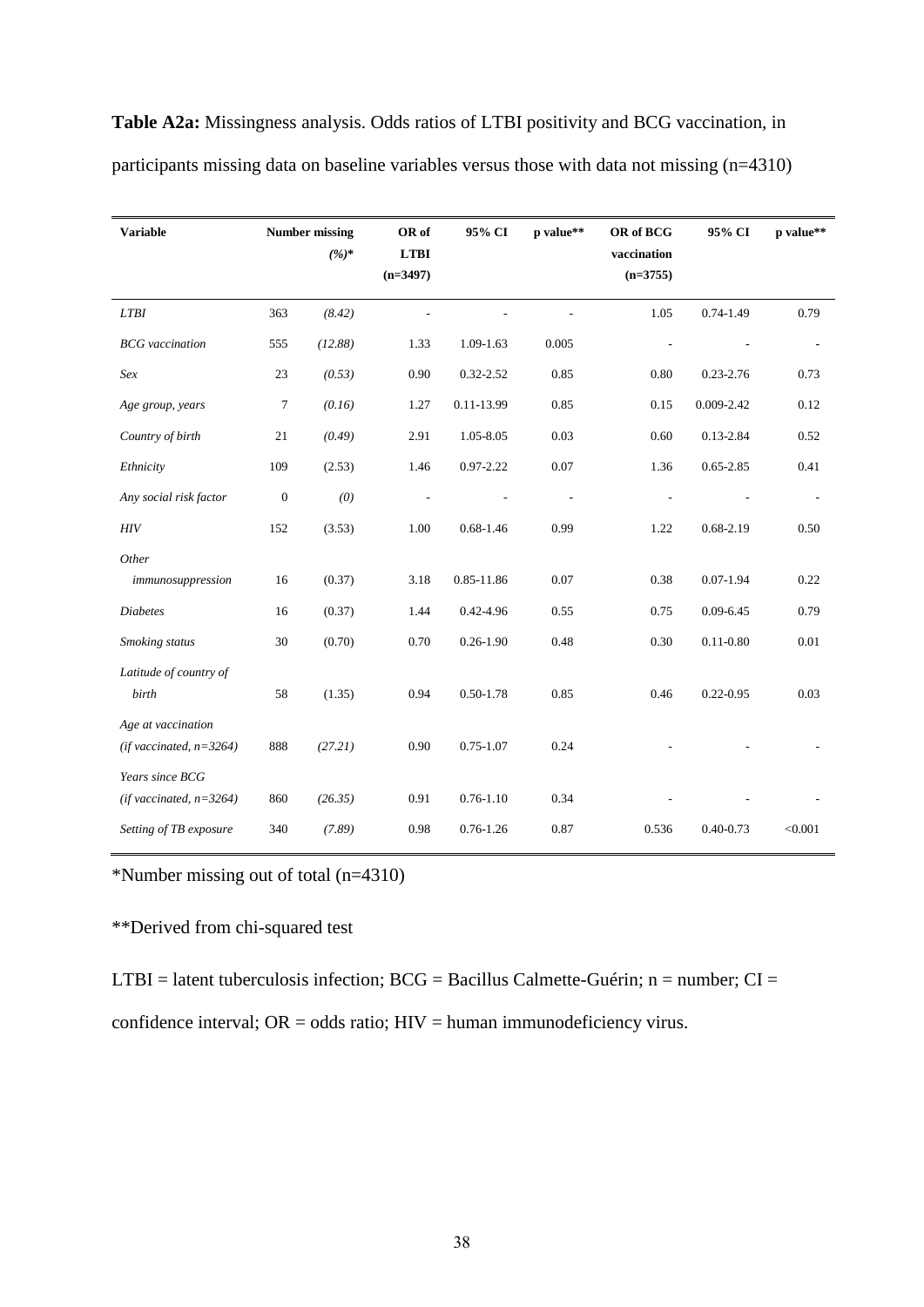**Table A2b:** Missingness analysis. Multivariable analysis of the association of covariates with missing BCG status (n=3657)

| <b>Variable</b>              | Group                            | <b>Adjusted OR*</b> | 95% CI        | p value** |
|------------------------------|----------------------------------|---------------------|---------------|-----------|
| <b>LTBI</b>                  | Negative                         | $\mathbf{1}$        |               |           |
|                              | Positive                         | 1.37                | 1.10-1.70     | 0.005     |
| Sex                          | Male                             | $\mathbf{1}$        |               |           |
|                              | Female                           | 0.98                | $0.79 - 1.20$ | 0.82      |
| Age group, years             | $16 - 25$                        | 1                   |               |           |
|                              | 26-35                            | 0.90                | $0.69 - 1.16$ | 0.41      |
|                              | 36-45                            | 0.62                | $0.44 - 0.87$ | 0.006     |
|                              | >45                              | 1.15                | $0.85 - 1.56$ | 0.36      |
| Country of birth             | UK                               | $\mathbf{1}$        |               |           |
|                              | Non-UK                           | 1.65                | 1.05-2.54     | 0.028     |
| Ethnicity                    | Indian                           | $\mathbf{1}$        |               |           |
|                              | White                            | 0.79                | $0.54 - 1.16$ | 0.23      |
|                              | <b>Black African</b>             | 0.93                | $0.61 - 1.40$ | 0.71      |
|                              | Mixed                            | 1.00                | $0.71 - 1.39$ | 0.99      |
|                              | Pakistani                        | 1.44                | $0.48 - 1.00$ | 0.048     |
|                              | Bangladeshi                      | 1.16                | $0.70 - 1.94$ | 0.56      |
|                              | <b>Black Caribbean</b>           | 1.09                | $0.64 - 1.85$ | 0.74      |
|                              | Black Other /<br>Chinese / Other | 0.66                | $0.35 - 1.27$ | 0.22      |
| Any social risk factor       | No                               | $\mathbf{1}$        |               |           |
|                              | Yes                              | 0.97                | $0.62 - 1.52$ | 0.90      |
| ${\it HIV}$                  | $\rm No$                         | $\mathbf{1}$        |               |           |
|                              | Yes                              | 0.86                | $0.25 - 2.91$ | 0.81      |
| Other immunosuppression      | $\rm No$                         | 1                   |               |           |
|                              | Yes                              | 2.12                | 1.32-3.38     | 0.002     |
| <b>Diabetes</b>              | No                               | $\mathbf{1}$        |               |           |
|                              | Yes                              | 1.08                | $0.72 - 1.62$ | 0.72      |
| Smoking status               | Ever                             | 1                   |               |           |
|                              | Never                            | 1.09                | $0.84 - 1.42$ | $0.50\,$  |
| Latitude of country of birth | $<$ 20 $^{\circ}$                | $\,1$               |               |           |
|                              | $20-40^\circ$                    | 1.20                | $0.84 - 1.72$ | 0.32      |
|                              | $>40^\circ$                      | 1.67                | 0.98-2.86     | $0.06\,$  |

\*Adjusted for all other variables in the table

\*\*Wald test p value

BCG = Bacillus Calmette-Guérin; n = number; OR = odds ratio; CI = confidence interval; LTBI = latent tuberculosis infection;  $UK = United Kingdom$ ;  $HIV = human immunodeficiency$  virus.